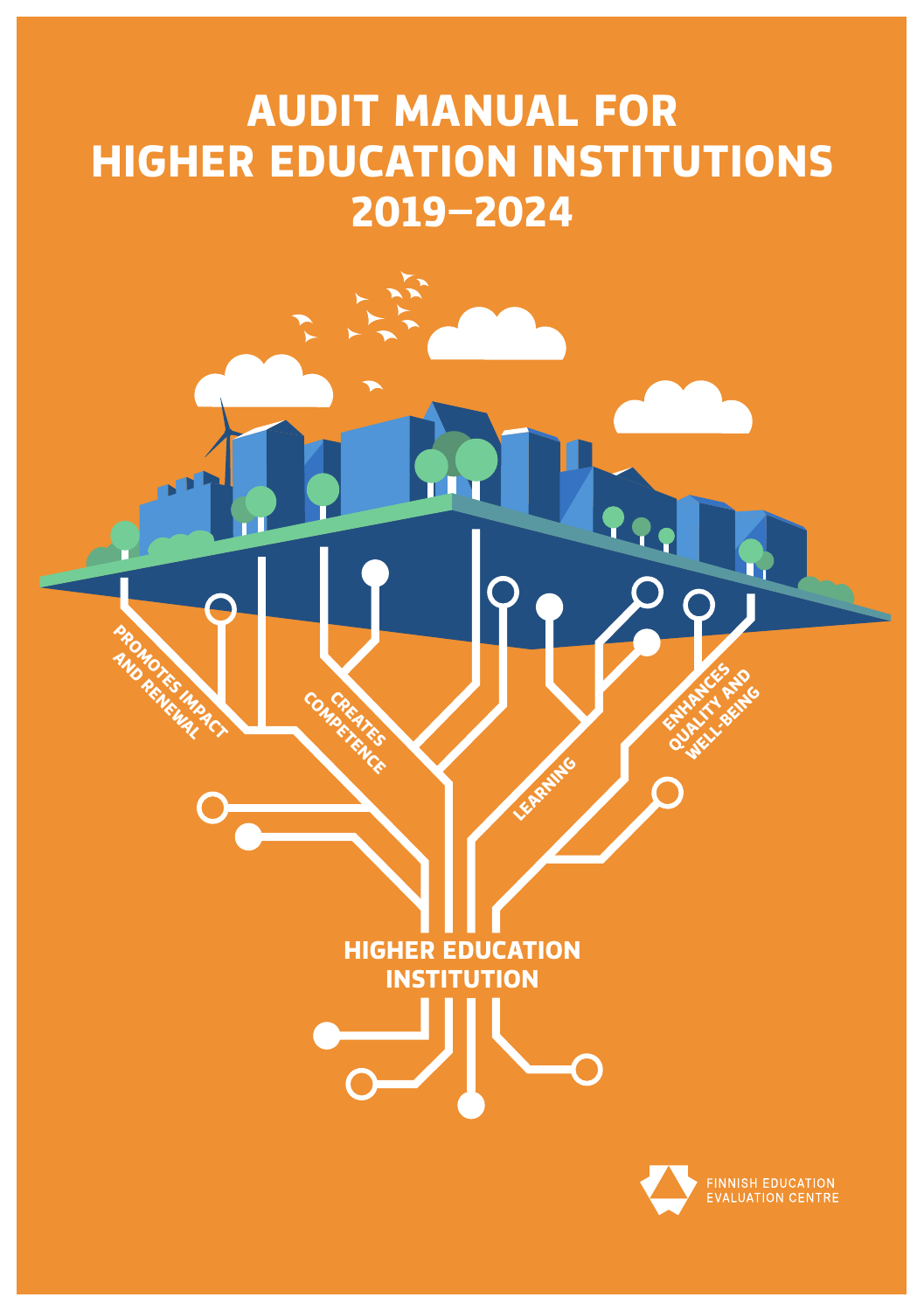## AUDIT MANUAL FOR HIGHER EDUCATION INSTITUTIONS 2019–2024



Finnish Education Evaluation Centre Publications 21:2019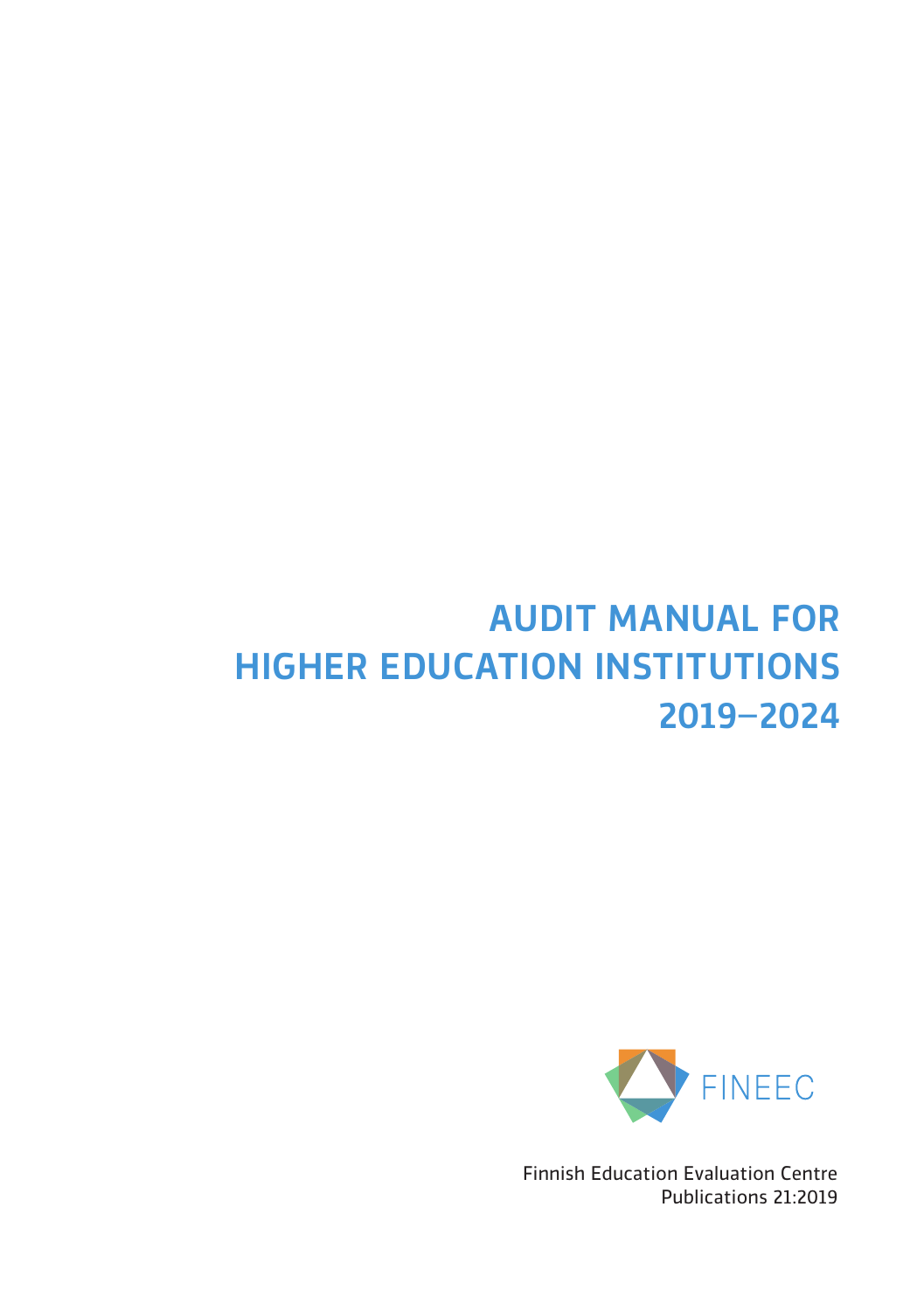PUBLISHER Finnish Education Evaluation Centre

BOOK DESIGN Miltton, Juvonen & Liimatainen LAYOUT PunaMusta Oy

ISBN 978-952-206-554-4 (paperback) ISBN 978-952-206-555-1 (PDF)

ISSN 2342-4176 (paperback) ISSN 2342-4184 (PDF) ISSN-L 2342-4176

PRINTED BY PunaMusta Oy, Tampere

© Finnish Education Evaluation Centre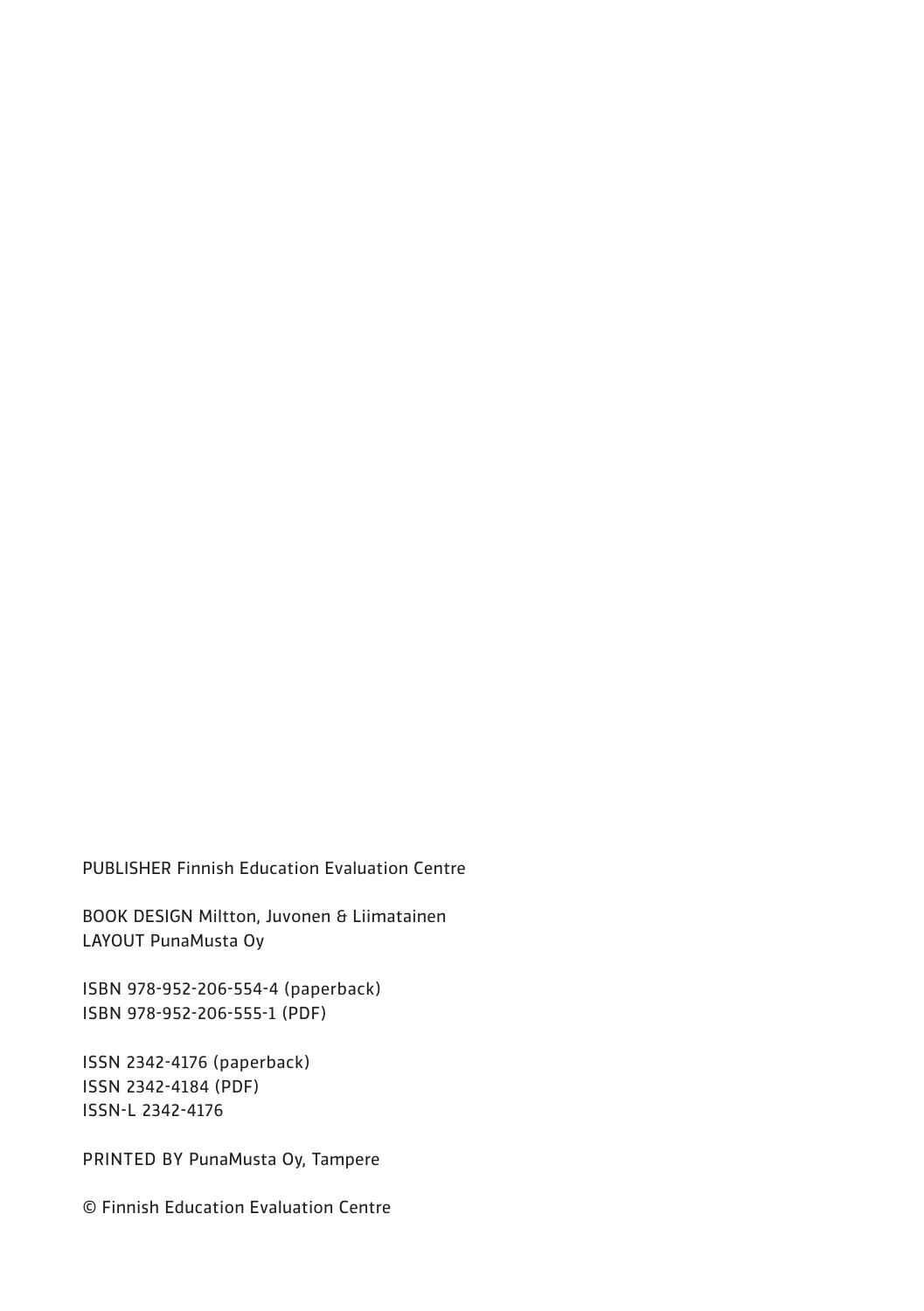## **Contents**

| 1 |     |                                                                            |  |
|---|-----|----------------------------------------------------------------------------|--|
| 2 |     |                                                                            |  |
|   | 2.1 |                                                                            |  |
|   | 2.2 |                                                                            |  |
|   | 2.3 |                                                                            |  |
|   | 2.4 |                                                                            |  |
|   | 2.5 |                                                                            |  |
|   | 2.6 |                                                                            |  |
|   | 2.7 |                                                                            |  |
| 3 |     |                                                                            |  |
|   | 3.1 |                                                                            |  |
|   |     |                                                                            |  |
|   |     |                                                                            |  |
|   |     |                                                                            |  |
|   | 3.2 |                                                                            |  |
|   |     |                                                                            |  |
|   |     | 3.2.2 Research, development, and innovation activities and                 |  |
|   |     | 3.2.3 Promoting renewal through the organisational culture  14             |  |
|   | 3.3 |                                                                            |  |
|   |     |                                                                            |  |
|   |     | 3.3.2 Supporting the competence development and well-being of the staff 15 |  |
|   |     |                                                                            |  |
|   | 3.4 |                                                                            |  |
|   |     |                                                                            |  |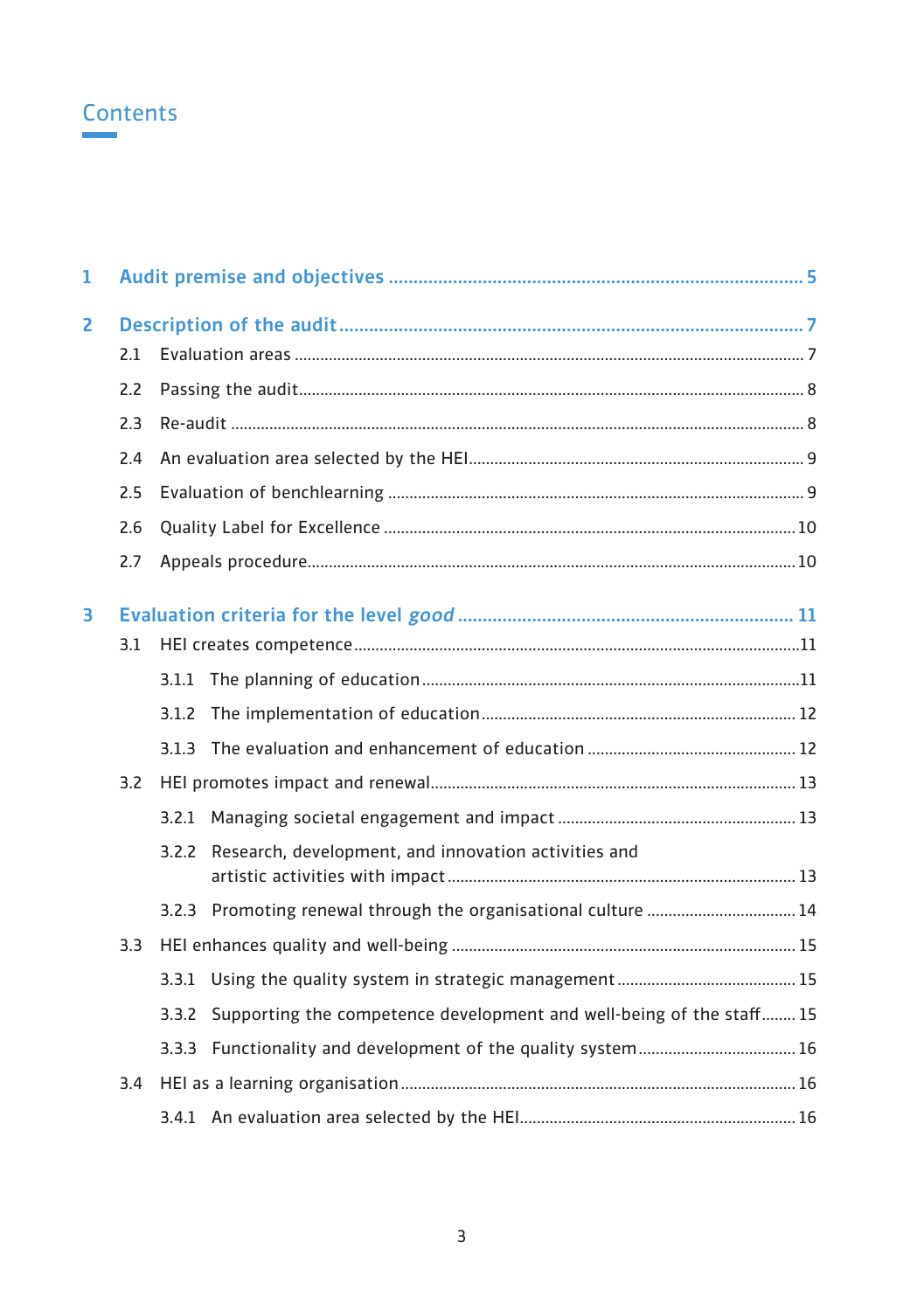| 4 |     |  |
|---|-----|--|
|   |     |  |
|   |     |  |
|   |     |  |
|   |     |  |
|   |     |  |
|   |     |  |
|   | 5.4 |  |
|   |     |  |
|   |     |  |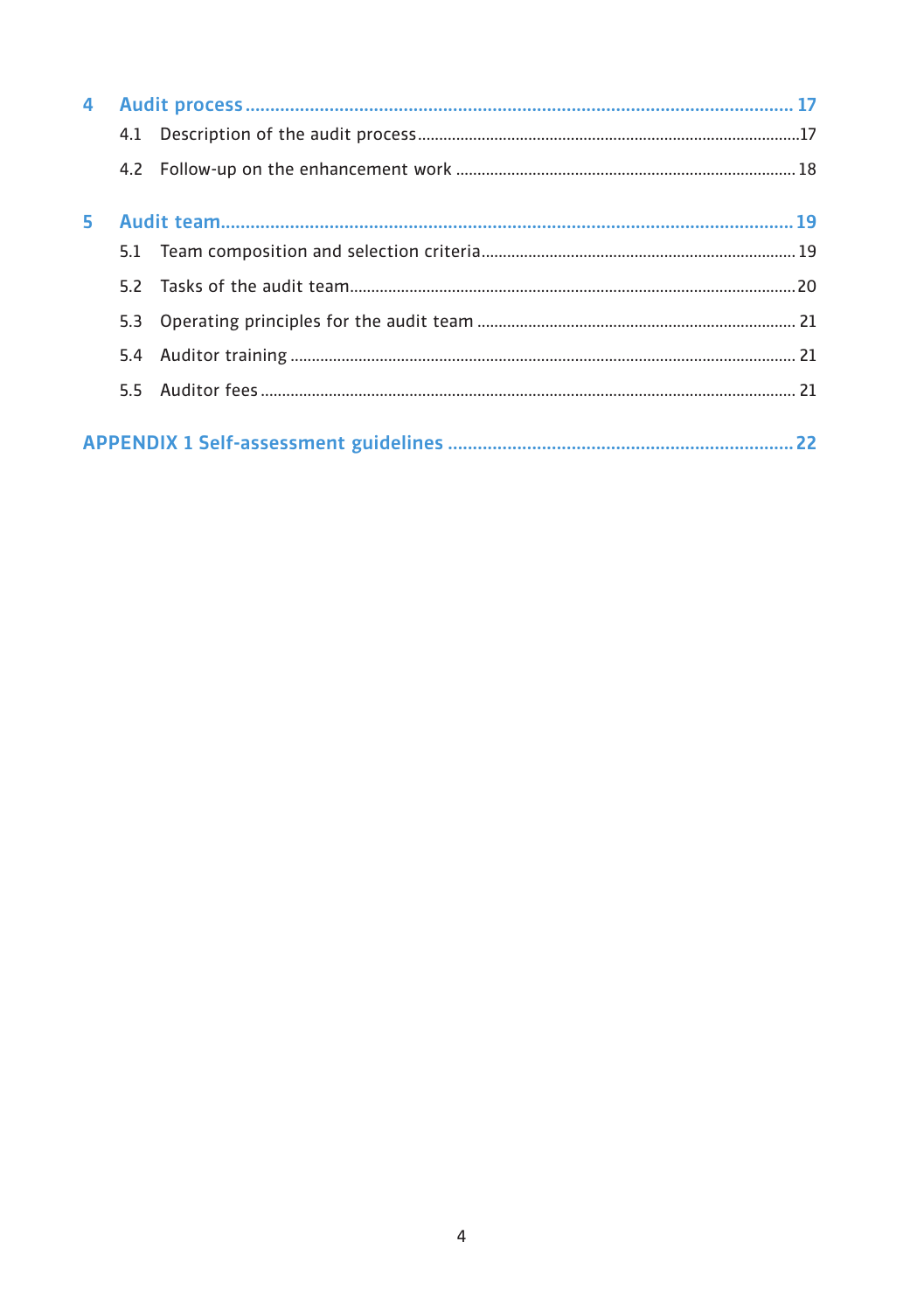# 1 Audit premise and objectives

The work of the Finnish Education Evaluation Centre (FINEEC) is based on the principle of enhancement-led evaluation and producing impactful information which contributes to the enhancement of education.

The goal of enhancement-led evaluation is to involve staff, students and stakeholders of a higher education institution (HEI) in recognising strengths, good practices and enhancement areas in the HEI's activities. The aim is also to support HEIs in achieving their own objectives, thus creating a premise for the continuous development of HEIs. Provisions on the tasks and the organisation of FINEEC are included in the Act 1295/2013 and Government decree on the Finnish Education Evaluation Centre 1317/2013.

The Universities Act (558/2009) and the Act on Universities of Applied Sciences (932/2014) contain provisions which oblige HEIs to participate in external evaluation of their activities and quality systems, and for the evaluation results to be public. HEIs also have the possibility to meet their statutory obligation through means other than participating in the audits carried out by FINEEC. The legislation also allows FINEEC to operate across borders.

Quality of education is a key issue in building global higher education. Demonstrating quality externally in an understandable and reliable manner is a challenge. Quality systems that are public also contribute to openness between HEIs, which helps to build mutual trust within the European Higher Education Area. FINEEC's audit model for HEIs meets European quality requirements and is based on an

**E n h a n c e m e n t - l e d evaluation** is based on participation and interaction. Its purpose is to help HEIs recognise strengths, good practices and enhancement areas in its activities, thus enabling continuous development of HEIs.

**A good practice** is an exemplary course of action, and there is evidence of its possitive effects on the HEI's activities. Spreading and applying the practice elsewhere inside the HEI and in other HEIs is recommended.

A **quality system** encompasses the quality management organisation, division of responsibilities, procedures and resources which all contribute to the enhancement of the activities.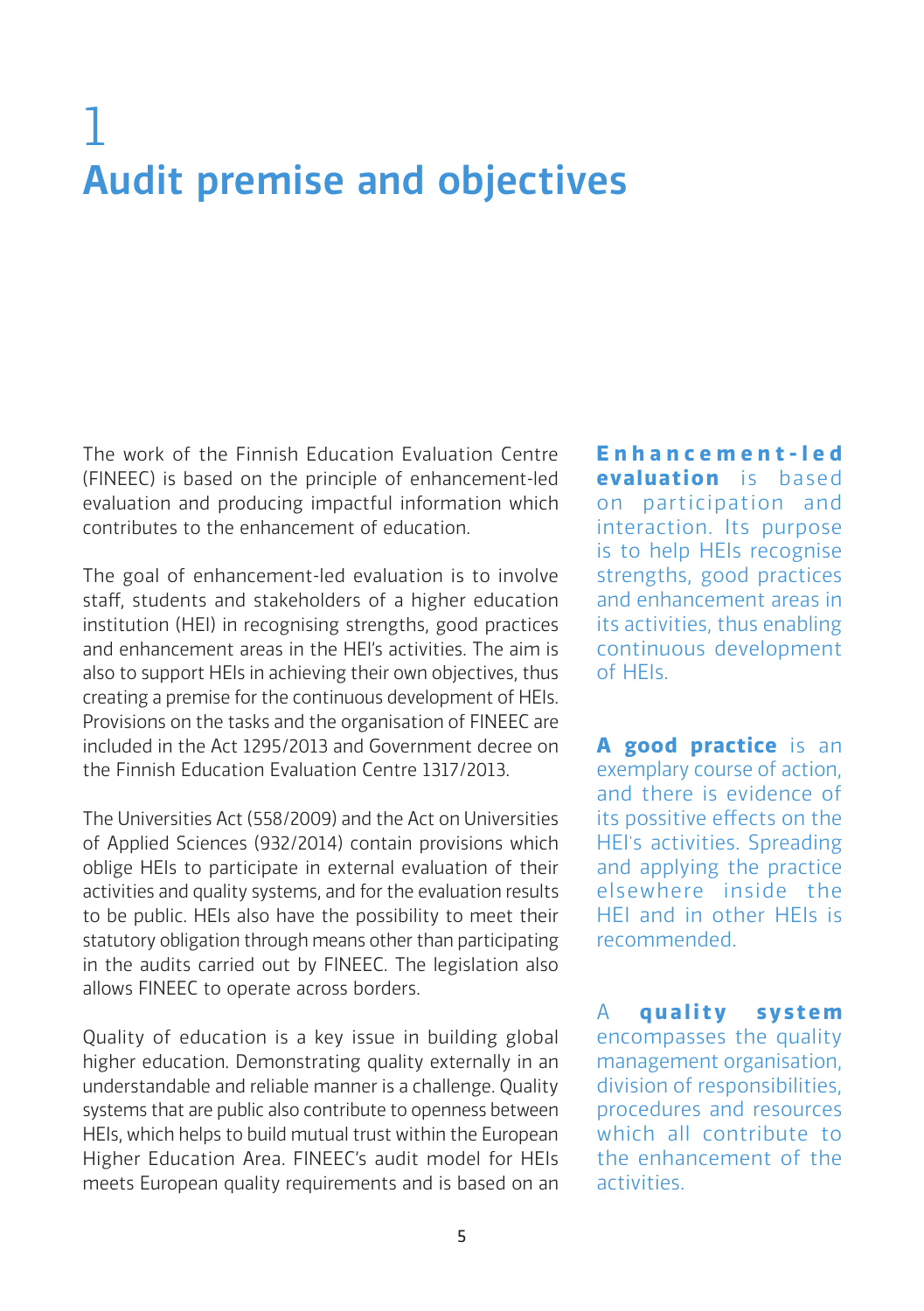institutional approach. The autonomy of HEIs to develop their quality systems according to their own needs and goals is a central premise for the audit model. The autonomy and strategic development of HEIs is supported in the audit model by offering HEIs the possibility to select one of the evaluation areas as well as a benchlearning target.

FINEEC's 2018–2024 audit model for HEIs assesses the functionality and effectiveness of the quality systems of HEIs. The focus of the audit is on the procedures used by the HEI to maintain and enhance the quality of its activities.

## The purpose of the audit model is

- . to evaluate whether the quality work in the HEI meets the European quality assurance standards,
- to assess whether the quality system produces relevant information for the implementation of the strategy and the continuous development of the HEI's activities, and whether it results in effective enhancement activities,
- to encourage internationalisation, experimenting and a creative atmosphere at HEIs, and
- to accumulate open and transparent information on quality work at Finnish HEIs

One of the central premises in the planning of the audit model has been the  $ESG<sup>1</sup>$ , which emphasises competence-based, student-centred and research-based approach in education. In the student-centred approach, students are encouraged to take an active role in the learning process. This can be done, for example, by supporting students' motivation, selfassessment abilities and well-being, as well as enabling flexible study paths. Other important aspects in the development of teaching include learning environments and the connection between teaching and research, artistic activities and innovation activities.

The audit model emphasises the impact of the HEI's activities as part of the education, research and artistic activities. The impact can be manifested in education and culture, well-being, research which generates new knowledge, or as active participation in regional development, reform in society or solving global challenges.

A digital audit platform functions as a template for the self-assessment and the audit report. HEIs carry out their self-assessment on the digital platform. The audit team writes its assessment next to the HEI's self-assessment.

The **digital audit platform** makes the audit more transparent, interactive and the results easier to use. This promotes participatory and open quality culture.

FINEEC carries out audits in Finnish, Swedish and English.

<sup>1</sup> The document detailing the European principles and recommendations for quality management (ESG 2015), *Standards and Guidelines for Quality Assurance in the European Higher Education Area*, can be viewed at http://www.enqa.eu/ index.php/home/esg/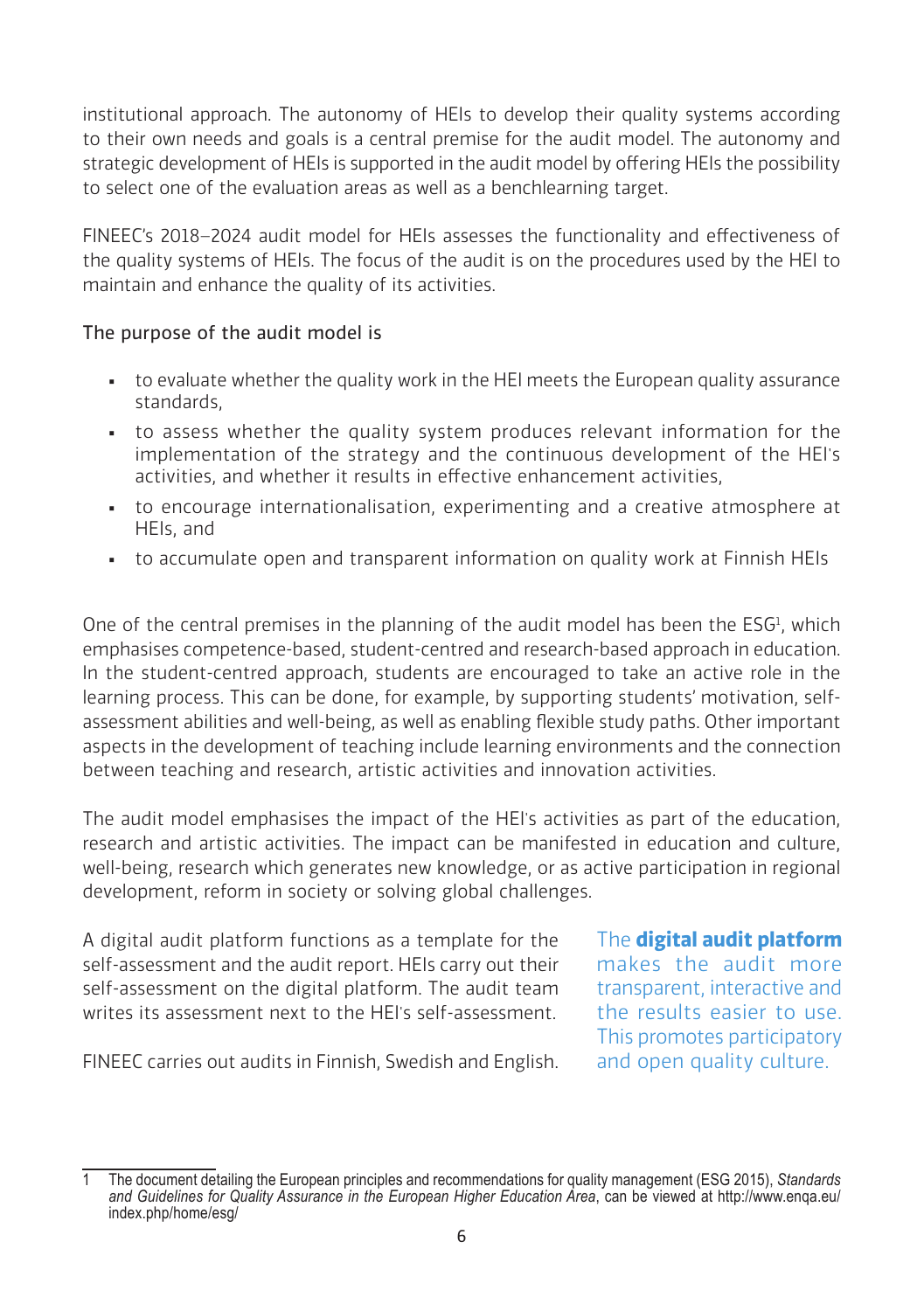# 2 Description of the audit

The audit evaluates the appropriateness, functionality and effectiveness of a quality system of an HEI. The focus of the audit is on the procedures used by the HEI to maintain and enhance the quality of its activities.

## 2.1 Evaluation areas

#### I HEI creates competence

- The planning of education
- **•** The implementation of education
- The evaluation and enhancement of education
- Examples of successful enhancement activities

#### II HEI promotes impact and renewal

- Managing societal engagement and impact
- Research, development and innovation activities and artistic activities with impact
- Promoting renewal through the organisational culture
- Examples of successful enhancement activities

#### III HEI enhances quality and well-being

- Using the quality system in strategic management
- Supporting the competence development and well-being of the staff
- **•** Functionality and development of the quality system
- Examples of successful enhancement activities

#### IV HEI as a learning organisation

▪ An evaluation area selected by the HEI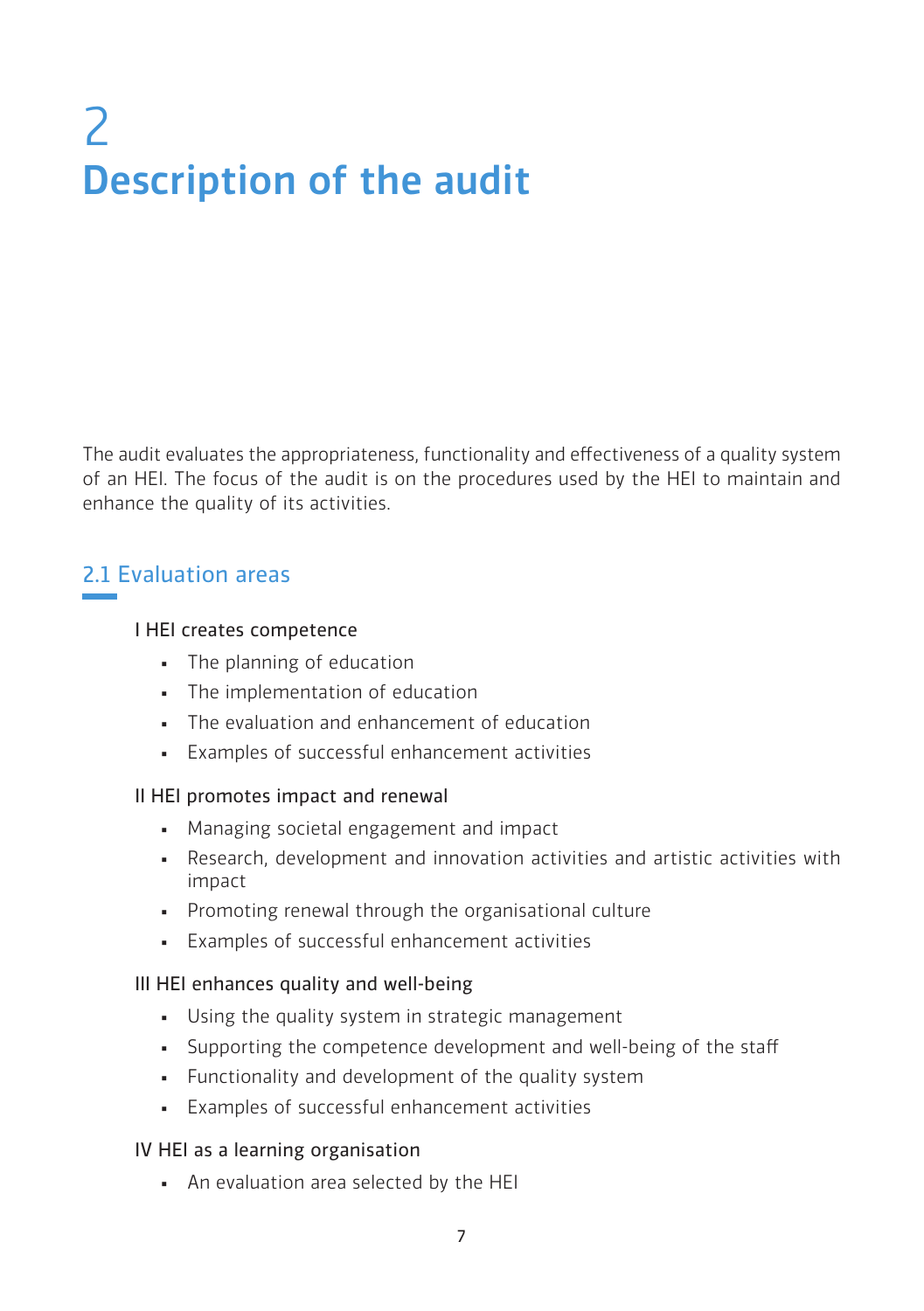## 2.2 Passing the audit

The evaluation areas I–III are each assessed as one entity using the scale excellent, good, insufficient.

In order for the HEI to pass the audit, the evaluation areas I–III should reach at least the level good.

The level excellent means that the HEI shows evidence of long-term and effective enhancement work. The HEI's enhancement activities also create substantial added value for the HEI, stakeholders, or both. The HEI presents compelling examples of successful enhancement activities.

The level good for the evaluation areas I-III is described in chapter 3.

The level insufficient means that the HEI shows an absence of or major shortcomings in systematic, functioning, and participatory procedures in the evaluation area (I-III). There is no clear evidence of the impact of quality management in the enhancement of activities.

The audit team makes an assessment of whether the HEI should pass the audit or whether it should be required to undergo a re-audit. The Higher Education Evaluation Committee, which functions in connection with FINEEC, makes a decision on the result of the audit based on the presenting official's proposal. The task of the Evaluation Committee is to ensure that the audit decisions are fair. The Evaluation Committee will use the audit team's report in making the decision. In addition, the chair or vice chair of the audit team will present the main results of the audit at the meeting in which the decision will be made and will answer the Evaluation Committee's questions on the report. The Evaluation Committee's decision may deviate from the assessment of the audit team or the proposal of the presenting official.

In its decision-making, the Higher Education Evaluation Committee follows the provisions of the Administrative Procedure Act regarding conflicts of interest of its members.

After passing the audit, the HEI will receive an audit certificate and FINEEC's quality label. The HEI will also be entered into the Audit Register, which is maintained on FINEEC's website. The quality label is valid for six years from the decision of the Higher Education Evaluation Committee.

## 2.3 Re-audit

If the Higher Education Evaluation Committee determines that the HEI must be re-audited, the Evaluation Committee's decision will state the evaluation areas where improvements are necessary, and which will be assessed in the re-audit. In the re-audit, the HEI must have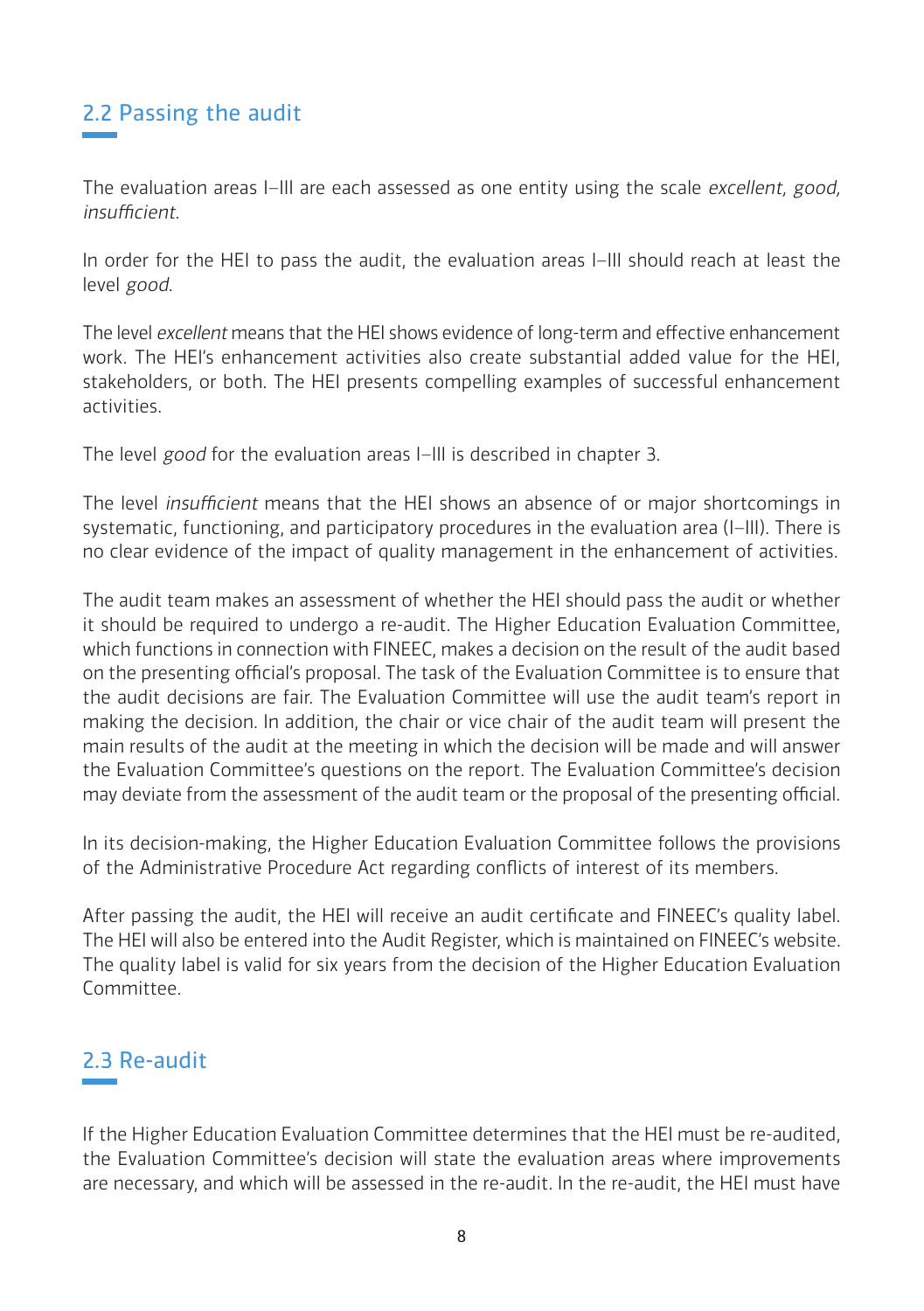evidence that it has developed its activities in the evaluation areas of the re-audit at least to the level good. The same criteria are used in the re-audits as in the initial audit. The principles governing the appointment, work and decision-making of the audit team that are applied in the initial audit also apply to the re-audit. The re-audit process is described on FINEEC's website (www.karvi.fi/en).

## 2.4 An evaluation area selected by the HEI

For evaluation area IV, the HEI will select an area which is central to its profile or strategy for which it would like to receive feedback for the enhancement of the selected area. The focus and concrete aims of the assessment are specified in the agreement negotiations between the HEI and FINEEC.

Evaluation area IV selected by the HEI will not be taken into consideration when deciding whether the HEI will pass the audit, and no grading based on the assessment scale is given. However, the evaluation area selected by the HEI will be mentioned in the audit certificate accompanying the quality label.

## 2.5 Evaluation of benchlearning

Benchlearning is a method applied in the audit. According to the principles of enhancement-led evaluation, the purpose of benchlearning is to receive feedback on the own organisation's activities and to learn from the good practices of another organisation. The HEI selects a target and a partner for benchlearning. The partner can be an HEI or any other type of cooperation organisation. The HEI selects the participants in the benchlearning process from within its higher education community.

The target of benchlearning may be included in any of the following evaluation areas:

- I HEI creates competence
- II HEI promotes impact and renewal
- III HEI enhances quality and well-being
- IV HEI as a learning organisation.

The benchlearning is included in the overall assessment of the evaluation area in question.

**Benchlearning** or peer learning is a communal way of working, where learning from another community, active interaction, and commitment to mutual development are essential. Benchlearning is at its best a part of a long-term development partnership.

## **Benefits of benchlearning**

- receiving feedback from peers regarding the current state of the organisation
- gaining new insight
- building social networks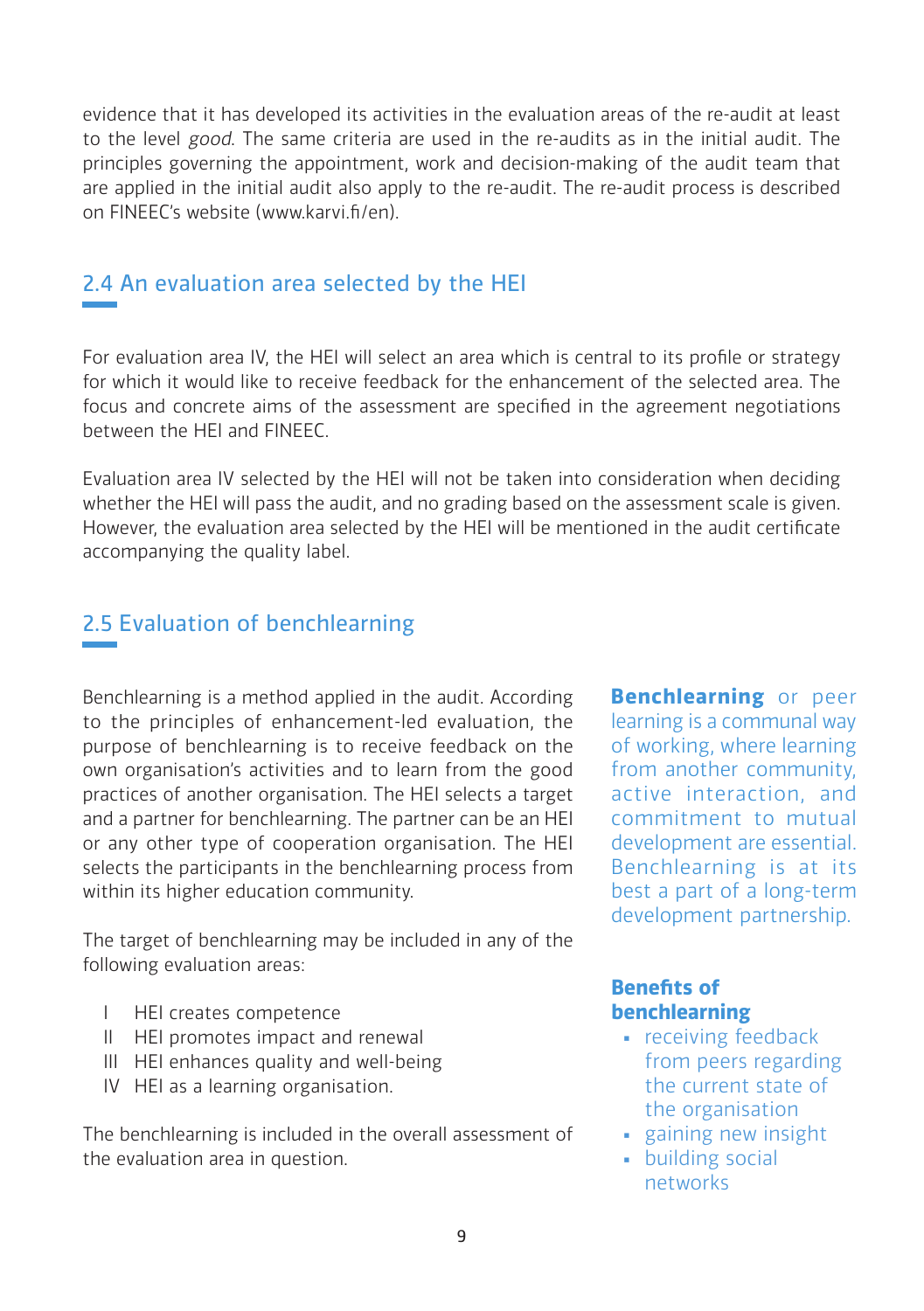## 2.6 Quality Label for Excellence

FINEEC audits include the opportunity of being awarded the Quality Label for Excellence. An HEI, which has passed the audit will be nominated as a candidate for the Quality Label for Excellence if the audit team grants the level excellent in at least one of the following evaluation areas: I HEI creates competence, II HEI promotes impact and renewal, or III HEI enhances quality and well-being.

In order to qualify for the Quality Label for Excellence, the HEI must provide evidence of exceptionally high-quality enhancement activities in connection with the evaluation area in question and criteria of excellence. The criteria of excellence and the procedure for awarding Quality Labels of Excellence are described on FINEEC's website [\(www.karvi.fi/en\)](http://www.karvi.fi/en).

The Higher Education Evaluation Committee reviews the candidates for the Quality Label for Excellence and awards the quality labels annually. The Quality Label of Excellence is valid for the same period as FINEEC's Quality Label for audits.

The HEI will receive a special certificate for the Quality Label for Excellence, which will mention the evaluation area(s) at the level of excellence. The HEI will also get to use a Quality Label for Excellence, and it will be included in the Excellence Gallery maintained by FINEEC.

## 2.7 Appeals procedure

An HEI audited or re-audited by FINEEC may request a review of the outcome of the audit. The purpose of this procedure is to ensure the just treatment of HEIs in the audits and to guarantee that the decision-making of the Higher Education Evaluation Committee is fair regarding the outcome of the audit. The appeals procedure is published on FINEEC's website (www.karvi.fi/en).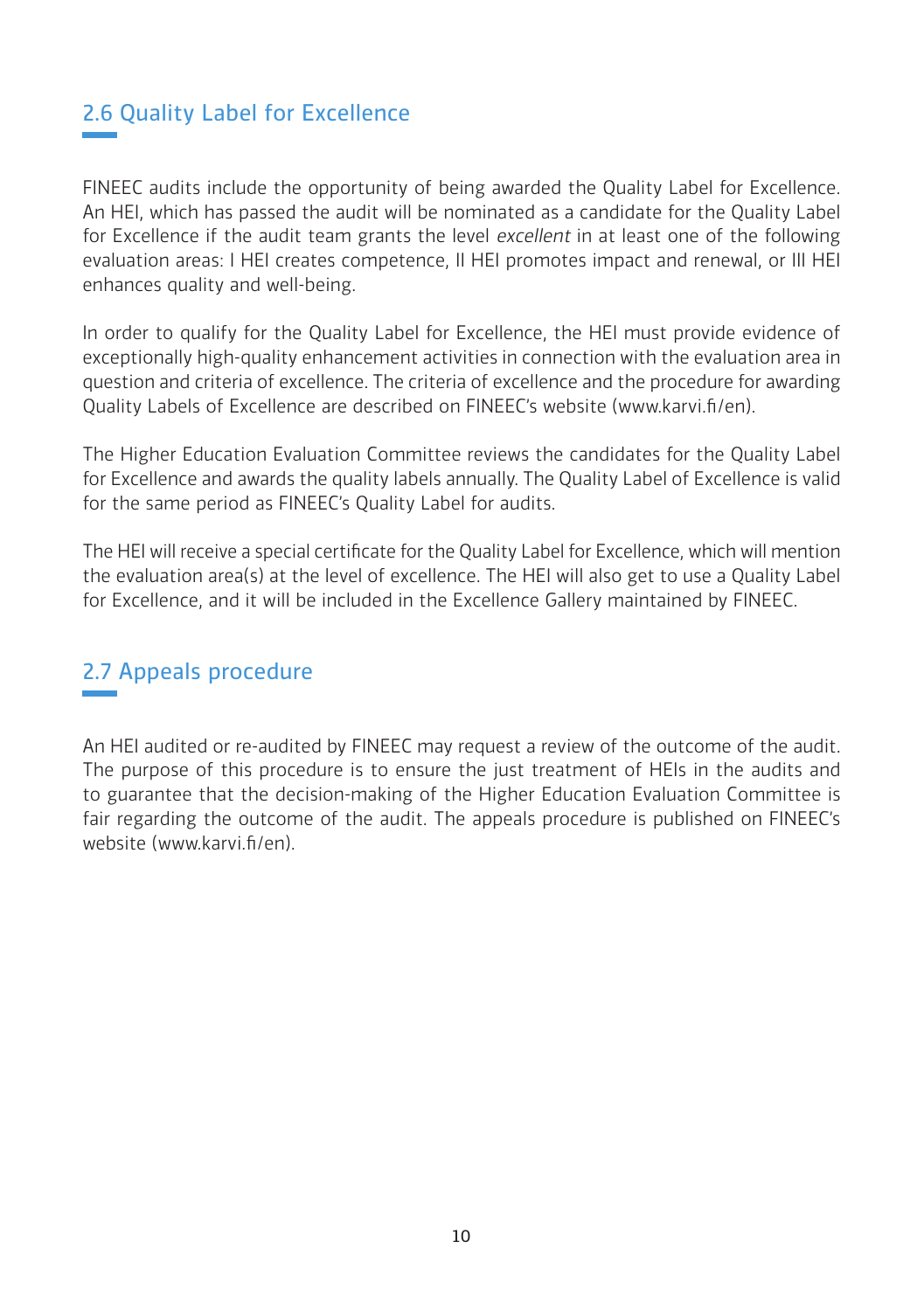# 3 Evaluation criteria for the level good

## 3.1 HEI creates competence

## **Evaluation area I**

assesses the procedures which support student-centred, working-life oriented planning, implementation and enhancement of education, which is based on research or artistic activities.

## 3.1.1 The planning of education

The degree programmes and other provision are planned with clearly defined learning outcomes. The planning process ensures that the educational provision is in line with the HEI's strategy and relevant for working life. Aspects concerning internationalisation and continuous learning needs are ensured in the planning process. In terms of degrees, it is ensured that they correspond with the National Framework for Qualifications and Other Competence Modules. The education is planned so that the teaching methods, assessment of learning, and learning environments support the achievement of the learning outcomes. Students and external stakeholders participate in the planning of education in a purposeful manner.

Research, development, innovation and artistic activities are integrated in the education in a way that links researchbased information to the education in a relevant way.

The students' workload is defined according to the principles of the ECTS (European Credit Transfer and Accumulation System). The HEI has systematic procedures for approving the plans for degree programmes or other study entities. In the **student-centred approach**, the HEI encourages students to take an active role in the learning process, for example by supporting the motivation, self-assessment abilities, well-being and flexible study paths of students.

**Continuous learning** or lifelong learning means that a person develops and renews his or her competences at the different stages of life and career. Continuous learning refers to the modes of educational provision primarily offered to other than degree students.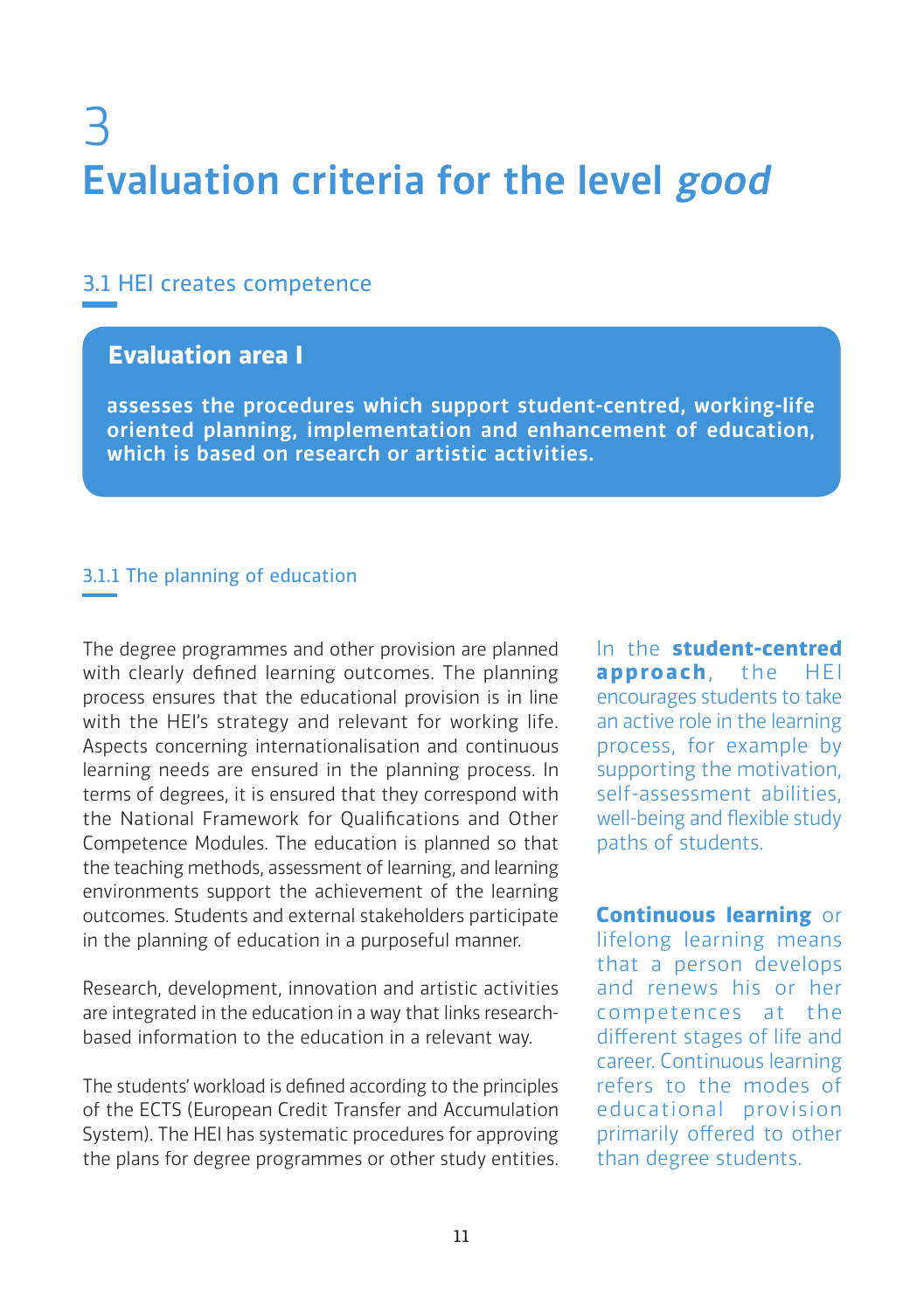## 3.1.2 The implementation of education

The HEI applies the provisions and regulations concerning student admission, the recognition of prior learning, progress of studies and completion of degrees consistently and transparently.

The education is implemented in a manner that supports target-oriented learning and the active role of students in their own learning process. Students receive feedback on their learning which helps them achieve the learning outcomes. The procedures connected with the implementation of education support the efficient progress and completion of studies as well as the integration of students with professional life.

The well-being and equality of students are promoted throughout the student's study path. The HEI provides adequate resources, counselling and other services to support the progress of studies and learning.

## 3.1.3 The evaluation and enhancement of education

The HEI systematically collects and uses feedback data on the needs of students, the implementation of the education and the progress of studies in order to enhance the education. Feedback-on-feedback, i.e., information on changes introduced based on student feedback is provided to students in an appropriate manner.

The HEI monitors and evaluates the degree programmes and other provision to ensure that they are up to date with regard to the latest research findings as well as the changing needs of the society and working life. Opportunities for continuous learning are ensured in the educational provision. In the degree programmes and other provision, how well the intended learning outcomes are achieved is analysed.

Feedback and evaluation data is used systematically in the enhancement of education. The needs of staff and students are considered in the development of support services.

#### Examples of successful enhancement activities

The HEI is able to present examples of successful enhancement activities.

## Benchlearning

If benchlearning is included in the evaluation area I, it will be assessed within this area.

## **Feedback-on-feedback**

means that the feedbackgivers receive information on the impact of their feedback. Seeing the results of their feedback is motivating to those who give feedback.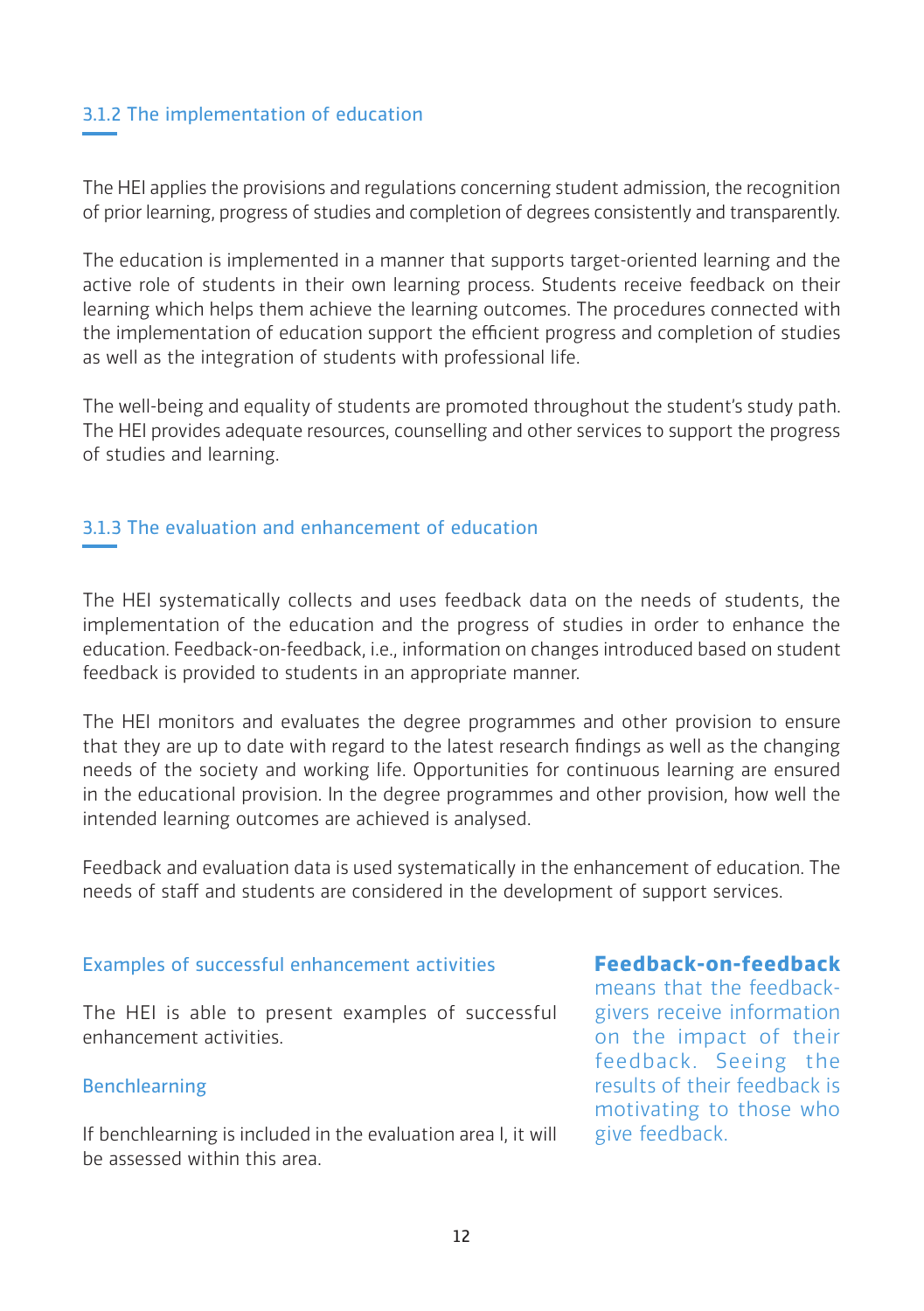## 3.2 HEI promotes impact and renewal

## **Evaluation area II**

assesses the procedures used to manage and improve societal engagement, strengthen the impact of the HEI's research, development and innovation as well as artistic activities, and support an innovative organisational culture.

#### 3.2.1 Managing societal engagement and impact

The HEI enhances its societal engagement and impact, and this is also supported by its management system. The HEI has defined goals for its societal engagement and ways in which it attempts to reach those goals.

Information produced by the HEI's analysis of its operational environment is used to set the direction for its activities. Appropriate procedures help to ensure that societal engagement supports the implementation of the HEI's overall strategy.

**Societal impact** can be manifested in education and culture, well-being, research which generates new knowledge, or as active participation in regional development, reform in society or solving global challenges.

## 3.2.2 Research, development and innovation activities as well as artistic activities with impact

The HEI's research, development and innovation activities as well as artistic activities contribute to reforming society. Targets have been set for the impact of the HEI's research, development, innovation and artistic activities. The HEI collects relevant information regarding the societal impact of research, development, innovation and artistic activities, and the information is used in the enhancement of these activities.

The HEI has systematic procedures for ensuring the responsible conduct of research. The HEI enhances open science.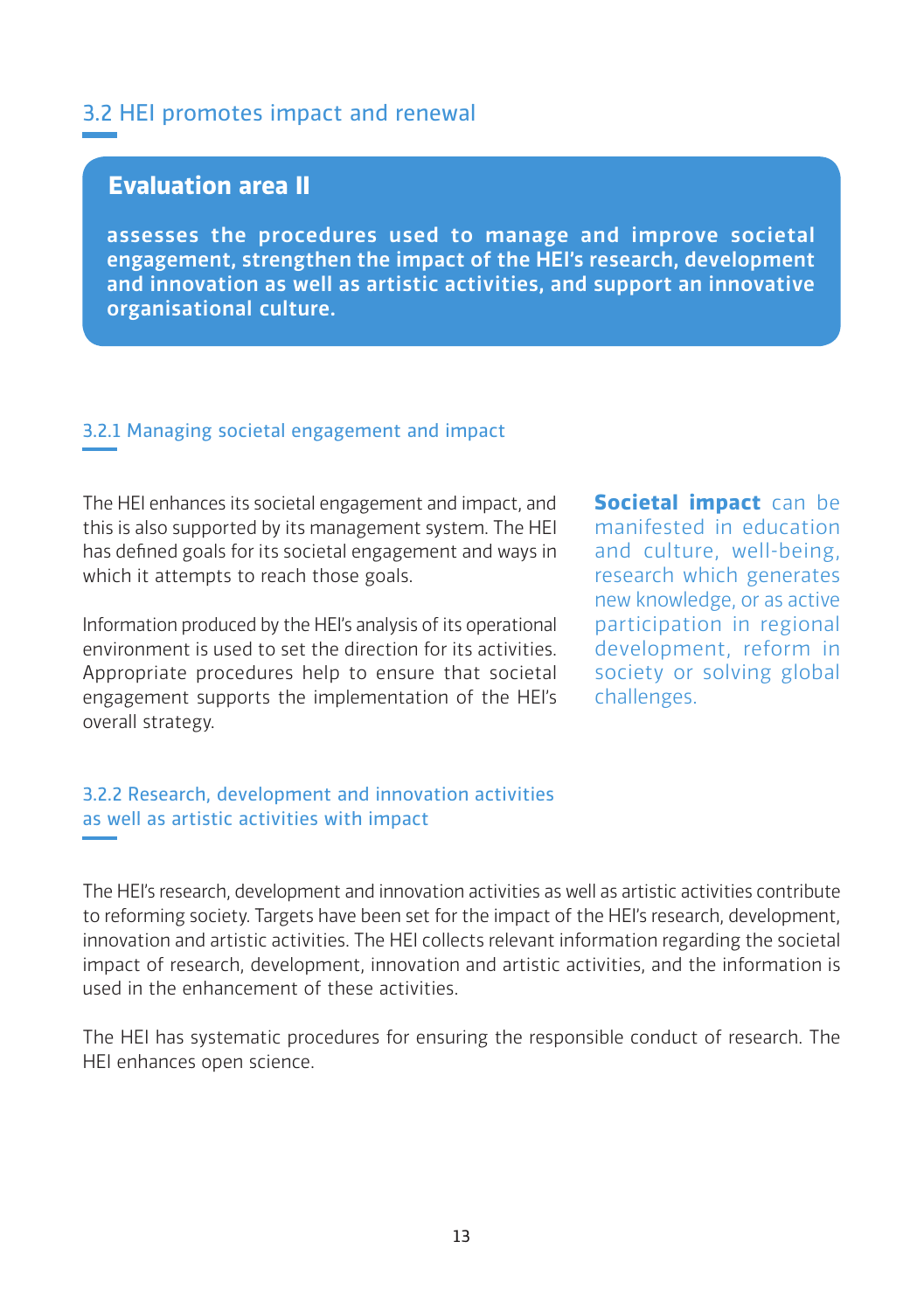## 3.2.3 Promoting renewal through the organisational culture

The organisational culture of the HEI encourages experimental activities with partners and strengthens the conditions for a creative atmosphere. The HEI seeks opportunities to engage with stakeholders in activities which enable renewal and enhancement. The HEI has functioning procedures that support the use of the competences possessed by its staff and students.

The HEI has target-oriented cooperation with its alumni and it utilises the alumni in enhancement activities.

In an *innovative* **organisational culture**, the learning and creative thinking of staff and students can take new directions. This kind of environment encourages and inspires experimenting, which rises from education, research, artistic activities as well as both internal and external interaction.

Collaboration with both national and international networks supports the enhancement of the HEI's activities. The HEI has well-functioning procedures for managing and updating its stakeholder relations and collaboration networks.

#### Examples of successful enhancement activities

The HEI is able to present examples of successful enhancement activities.

#### Benchlearning

If benchlearning is included in the evaluation area II, it will be assessed within this area.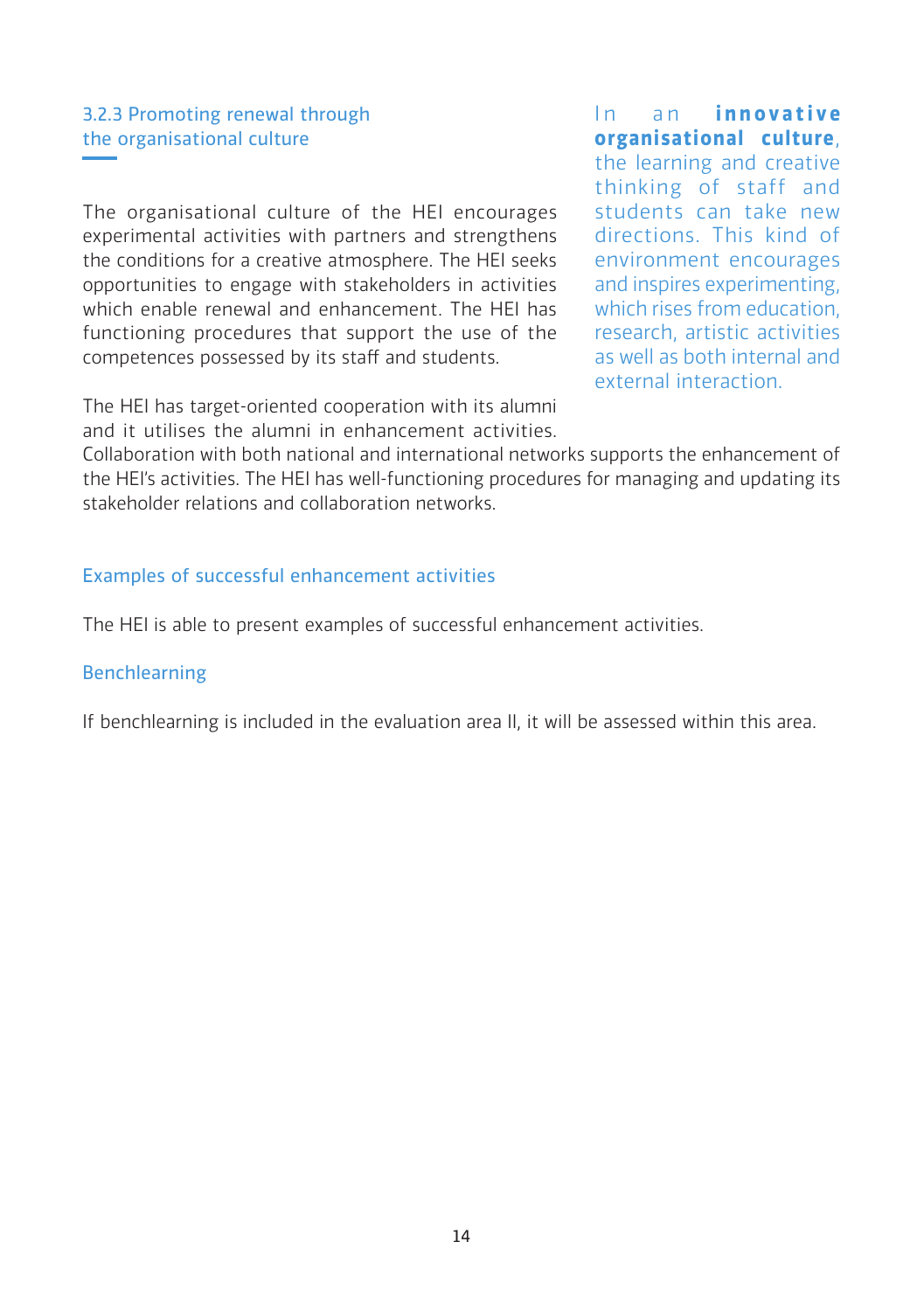## 3.3 HEI enhances quality and well-being

## **Evaluation area III**

assesses the functioning and development of the quality system and how the system is used in strategic management. The procedures used to support the competence development and well-being of the staff are also assessed.

#### 3.3.1 Using the quality system in strategic management

The principles, objectives and responsibilities of the quality system constitute the HEI's quality policy, which is public. The quality policy forms a common basis for the quality work.

The information generated by the quality system is used in the management of the HEI. The system supports the profile of the HEI, the achievement of its objectives related to the core duties and the implementation of its strategy. The **quality policy** of a higher education institution refers to the whole formed by the main principles and objectives of the quality system and the responsibilities of the quality management.

The HEI ensures that the staff recognise the connection between their own work and the goals of the HEI.

#### 3.3.2 Supporting the competence development and well-being of the staff

The HEI has functioning procedures to identify development needs concerning staff competence and to support the development of staff competence.

The HEI has transparent procedures for staff recruitment.

The HEI has systematic procedures to support the well-being, equality and non-discrimination of staff.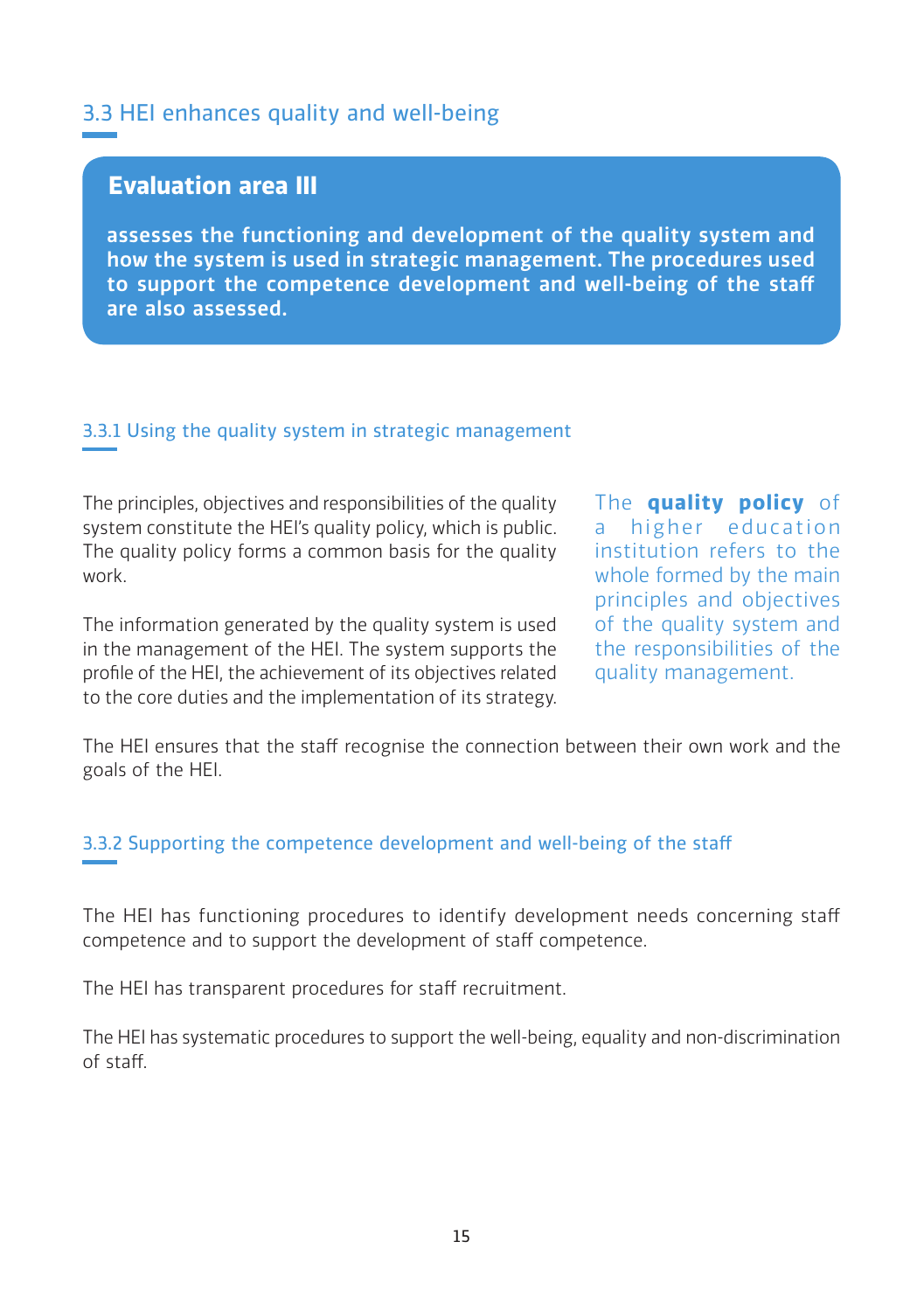#### 3.3.3 Functionality and development of the quality system

The HEI has a functioning quality system which covers its core duties. The quality system helps the HEI to recognise development needs and to enhance its activities in a goal-oriented manner. There is evidence of the functionality and impact of the quality system on the enhancement of the core duties. The system is developed in a systematic manner.

The quality culture of the HEI is participatory and open. Staff, students and external stakeholders participate in the enhancement of the HEI's activities in a purposeful manner.

#### Examples of successful enhancement activities

The HEI is able to present examples of successful enhancement activities.

#### Benchlearning

If benchlearning is included in the evaluation area III, it will be assessed within this area.

## 3.4 HEI as a learning organisation

## **Evaluation area IV**

assesses an area selected by the HEI where it wishes to receive feedback for the enhancement of its activities.

#### 3.4.1 An evaluation area selected by the HEI

The HEI selects an area which is central to its profile or strategy on which it would like to receive external feedback for enhancement of the selected area. The assessed area may relate to any of the HEI's core duties. The focus and central aims of the assessment should be specified as part of the agreement negotiations between the HEI and FINEEC.

No grading based on the assessment scale is given for the evaluation area selected by the HEI and it will not be considered when deciding whether the HEI will pass the audit.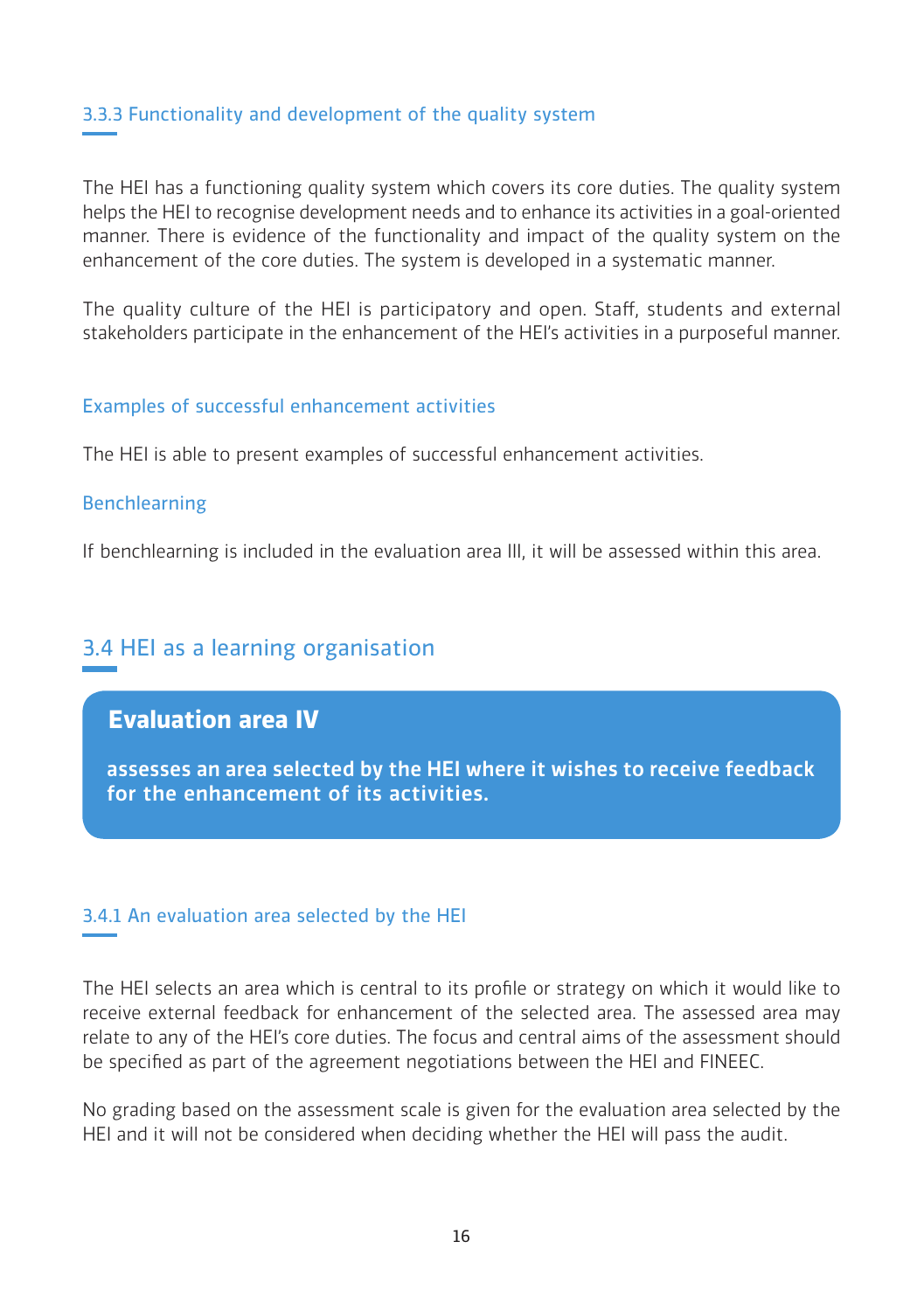

## 4.1 Description of the audit process

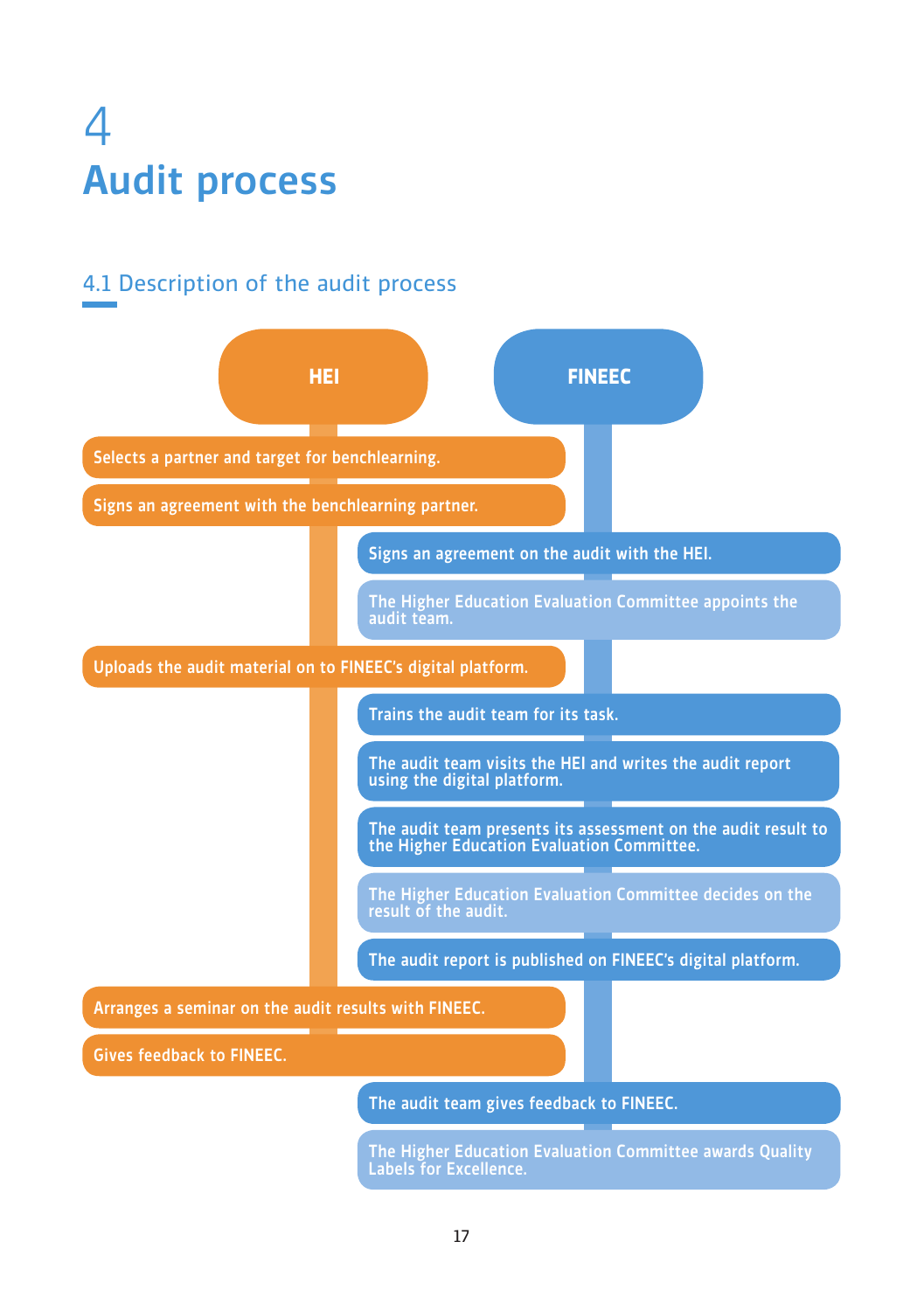- The HEI selects a partner and target for benchlearning.
- The HEI signs an agreement with the benchlearning partner.
- FINEEC signs an agreement on the audit with the HEI.
- . The HEI uploads the audit material, including the self-assessment and the benchlearning report, on to FINEEC's digital platform three months prior to the audit visit.
- The Higher Education Evaluation Committee appoints the audit team, which will usually include four members.
- . FINEEC trains the audit team for its task.
- If needed, FINEEC arranges a briefing and discussion event on the audit in cooperation with the HEI.
- FINEEC sends the audit visit programme to the HEI no later than one month prior to the visit.
- The audit team may ask the HEI for additional material deemed necessary prior to or during the audit visit.
- The audit team visits the HEI. The visit lasts usually 2–3 days.
	- ‒ The audit team may decide on an additional target during the visit.
	- ‒ A workshop or workshops are arranged to hear students during the audit visit.
	- ‒ The audit team gives preliminary feedback to the management of the HEI.
- . The audit team writes the audit report on the digital platform and presents its proposal on the audit result to the Higher Education Evaluation Committee.
- . The Higher Education Evaluation Committee decides on the result of the audit.
	- ‒ If the HEI passes the audit, it will receive a quality label and will be entered in the register of audited HEIs which is maintained by FINEEC. The quality label is valid for six years.
	- ‒ If the HEI does not pass the audit, it is required to undergo a re-audit. The re-audit will be conducted in 2–3 years.
	- ‒ An HEI audited or re-audited by FINEEC may request a review of the assessment outcome.
- The audit report is published on FINEEC's digital platform.
- . The HEI arranges in cooperation with FINEEC a seminar at the HEI on the audit results within approximately a month of the decision of the Higher Education Evaluation Committee.
- The HEI gives feedback to FINEEC on the audit process. The feedback is used in the enhancement of FINEEC's activities.
- . The audit team gives feedback on the audit process to FINEEC. The feedback is used in the enhancement of FINEEC's activities.
- The Higher Education Evaluation Committee reviews the proposal for recipients of the Quality Label for Excellence annually and awards the labels.

## 4.2 Follow-up on the enhancement work

FINEEC arranges regular enhancement seminars for HEIs. One of the purposes of the seminar is to provide feedback on the work carried out at the HEIs to enhance their activities after the audit, and to offer the entire higher education sector an opportunity to share experiences and good practices regarding quality work. The HEIs that have received the Quality Label for Excellence are invited to the seminar to share their excellent practices.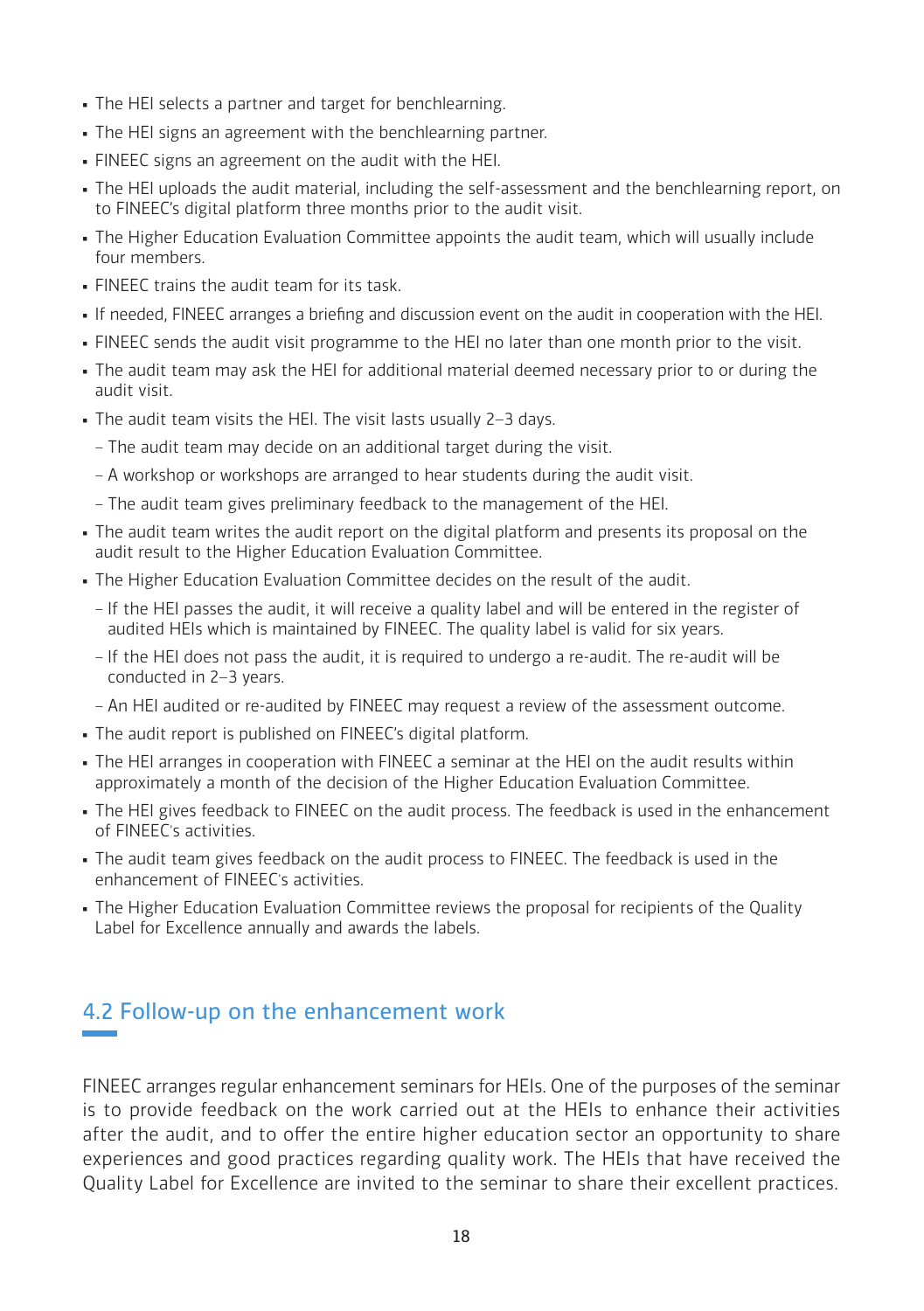# 5 Audit team

## 5.1 Team composition and selection criteria

The HEI has the opportunity to select between a national and international audit team to implement the audit. International audit teams always include one or more Finnish members that possess expertise on the Finnish higher education system. The roles and number of foreign auditors are agreed on a case-by-case basis.

The Higher Education Evaluation Committee appoints audit teams and their chairs. Audit teams usually have 4 members, including representatives of the higher education sector (2 members), students (1 member) and working life outside of HEIs (1 member). A project manager from FINEEC will participate in the team's work as an expert of audits.

#### The audit team as a whole must possess experience in the following areas:

- knowledge of quality systems
- good knowledge of the higher education system
- **•** insight into societal impact
- experience in management, enhancement of the core duties of HEIs, development of staff competence, and expertise in the field of teaching and learning
- **•** previous evaluation or audit experience or experience in quality work
- . in addition, at least one team member must also possess expertise in the evaluation area selected by the HEI.

It is also required that the chair of the audit team has previous experience in evaluating the activities of HEIs and possesses extensive and in-depth knowledge of the higher education system. All members of the audit team have equal status as evaluators. The audit team selects a vice chair from among its members. The persons selected for the audit team should take part in training arranged by FINEEC.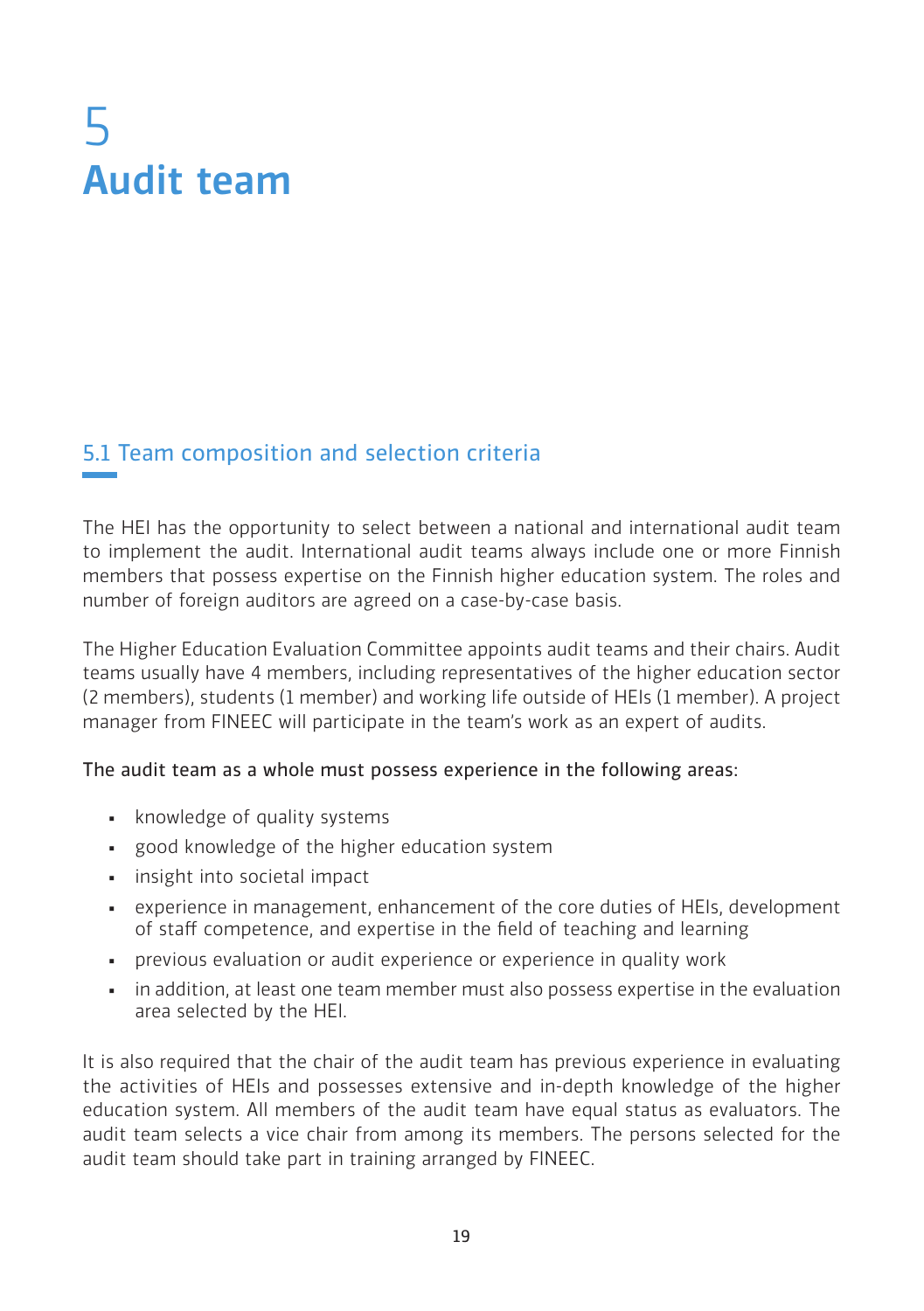A person is disqualified from acting as an audit team member if he or she is an interested party or if confidence in his or her impartiality in relation to the HEI subject to the audit comes under question. Disqualification is determined in compliance with the provisions of the Administrative Procedure Act (434/2003, Chapter 5, sections 27–29). According to good administrative practice, a disqualified person may not in any way participate in the processing or evaluation of a matter. Such situations may arise, for example, if the person is employed by the HEI subject to the audit or has acted in a position of trust in a decision-making body of the HEI. Auditors must take it upon themselves to inform FINEEC about any aspects that may have a bearing on their disqualification.

Prior to the appointment of the audit team, the HEI has an opportunity to comment on the composition of the team, especially from the perspective of disqualification.

## 5.2 Tasks of the audit team

- **review the HEI's audit material**
- decide on how to carry out the audit visit and which groups and individuals to interview
- determine any additional material that may need to be requested from the HEI
- prepare interview questions for the audit visit
- conduct the audit visit as planned
- write the audit report
- **•** present the Higher Education Evaluation Committee with their assessment of whether the HEI should pass the audit or whether a re-audit is required.

## The chair of the audit team

- chairs the audit team's meetings and the audit visit, unless otherwise agreed
- together with the project manager participates in the briefing and discussion event arranged at the HEI prior to the audit visit, if needed
- . takes responsibility for carrying out the audit task as a whole and editing the audit report jointly with the project manager
- presents the audit results at the Higher Education Evaluation Committee's meeting and at the concluding seminar at the HEI
- **•** participates in communicating the results.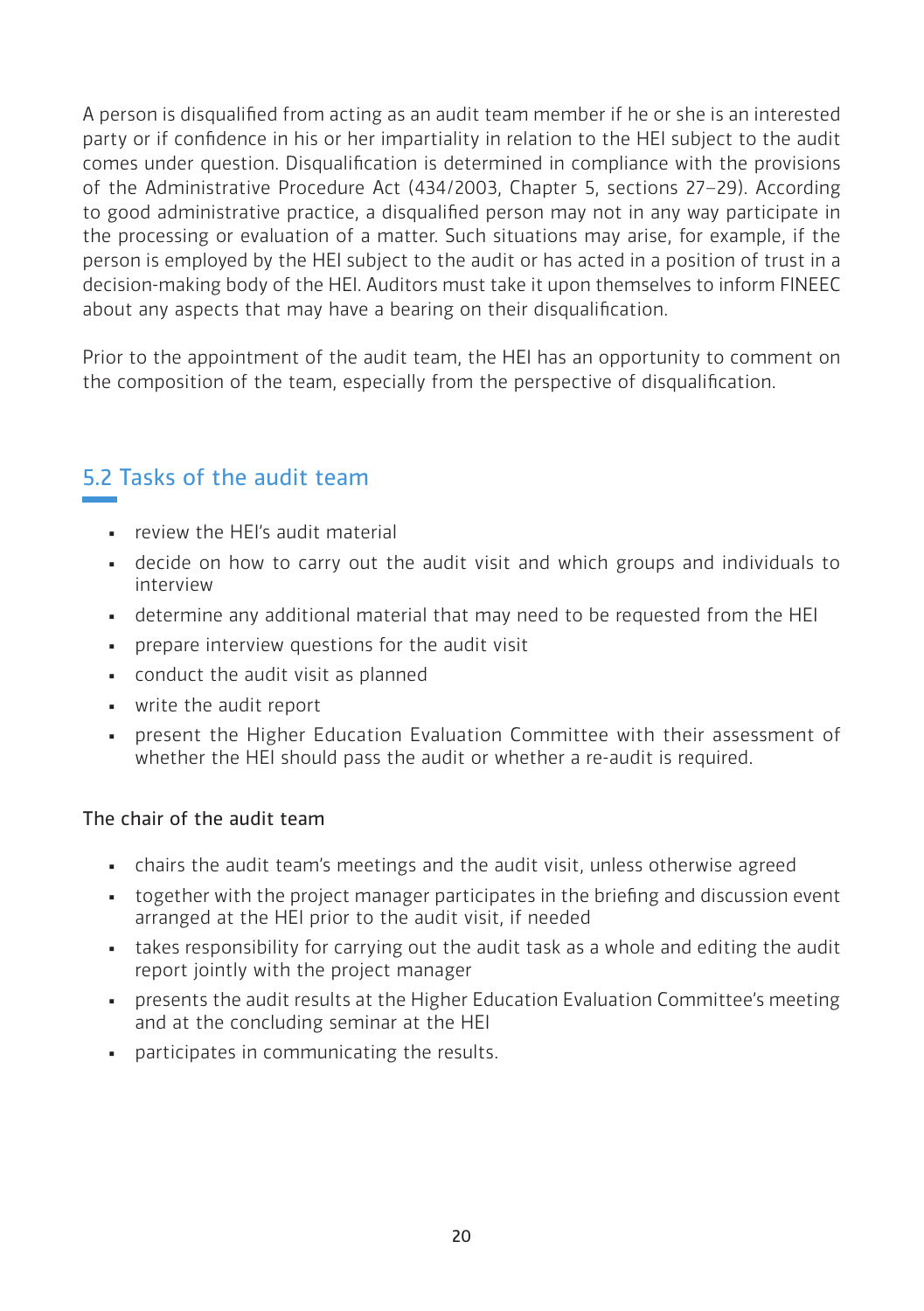The project manager

- organises training for the auditors and acts as an instructor
- supports the work of the audit team by participating in the team's discussions as an expert on audits and instructs the team on the criteria used in the audit and the Higher Education Evaluation Committee's uniform decision policy
- serves as the point of contact between the HEI and the audit team
- assumes responsibility for editing the audit report and communicating the audit results.

## 5.3 Operating principles for the audit team

The audit team must comply with the following operating principles and ethical guidelines in its work:

- Impartiality and objectivity: Auditors must take an impartial and objective approach towards the audited HEI, as well as recognise their position of power and the responsibility related to it.
- Transparent and evidence-based evaluation: The audit must be based on FINEEC's criteria as well as on material collected in connection with the audit.
- Confidentiality: All of the information acquired during the process, except for that published in the final report, is confidential.
- **•** Interaction: The audit is carried out through good cooperation and interaction with the HEI.

## 5.4 Auditor training

During the training, the auditors learn about the activities of FINEEC, the purpose and procedures of the audit, and the audit team's tasks and operating principles. International auditors are also briefed on the Finnish higher education system. If necessary, the project manager will arrange individual training for the audit team's chair focusing on the chair's tasks.

## 5.5 Auditor fees

Auditor fees are determined by the remuneration principles of FINEEC.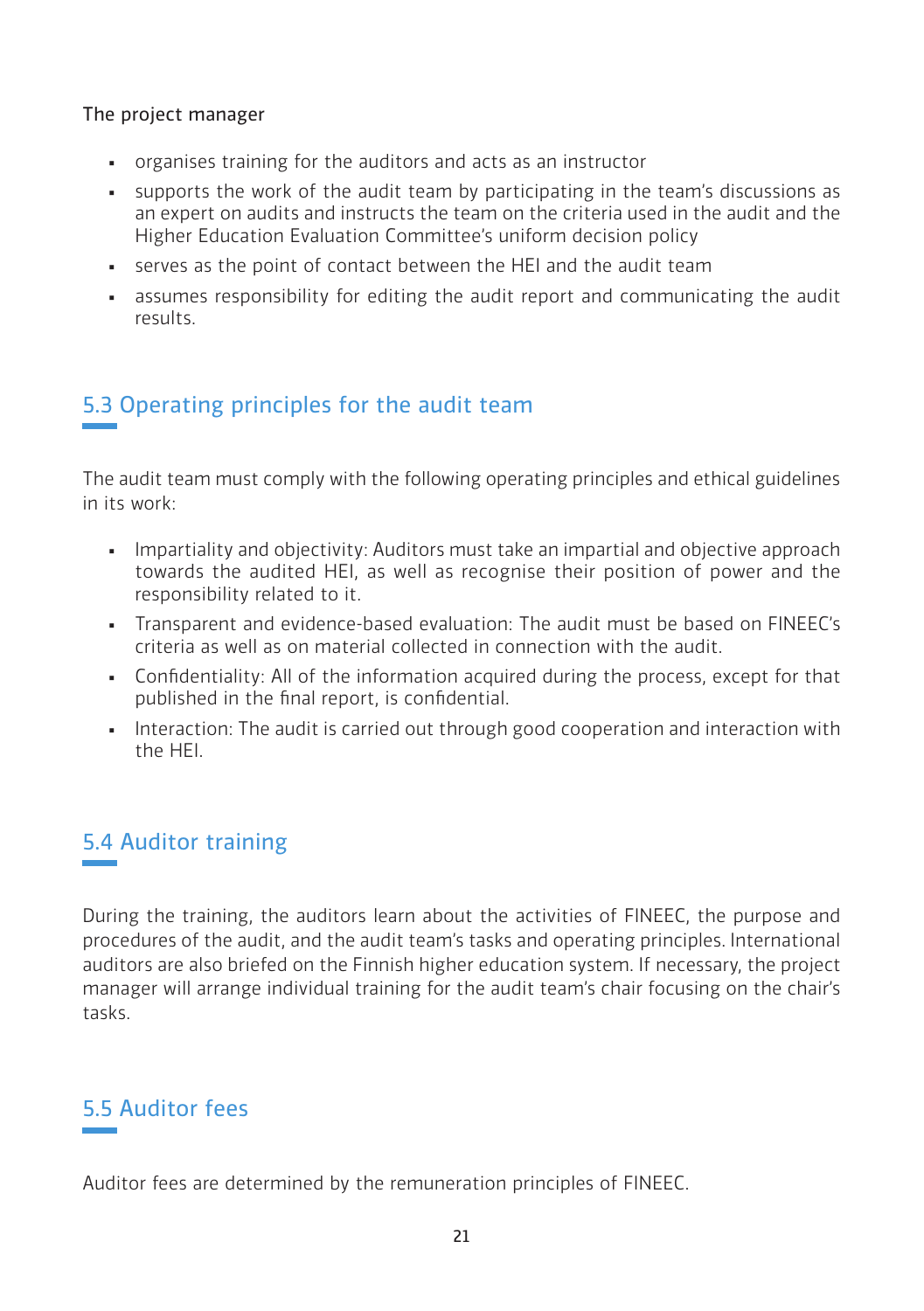## APPENDIX 1: Self-assessment guidelines

- The HEI decides how to produce the self-assessment and benchlearning report on the digital platform. The number of characters per answer is limited.
- Students and stakeholders in addition to staff members should be involved in the self-assessment.
- In its report, the HEI is asked to provide concrete examples and an assessment of the functioning of its procedures in relation to its activities and their enhancement.
- **•** During the audit visit the HEI should be prepared to present evidence of what has been stated in the report.

**Self-assessment** refers to the HEI's assessment of its activities and their enhancement. Selfassessment is a tool used in enhancement-led evaluation for enhancing the HEI's activities. The ability to recognise the institution's own strengths and especially enhancement areas is a sign of a mature quality culture.

#### In addition to the self-assessment, the HEI will provide FINEEC the following documents as web links:

- an organisational chart
- the HEI's strategy
- a quality manual or similar description of the HEI's quality system and the management system
- web access to the curricula of degree programmes
- **•** RPL instructions
- . the equality plan/non-discrimination statement

The HEI may also supply other documents as web links, as it sees fit. The details will be agreed upon with FINEEC's contact person.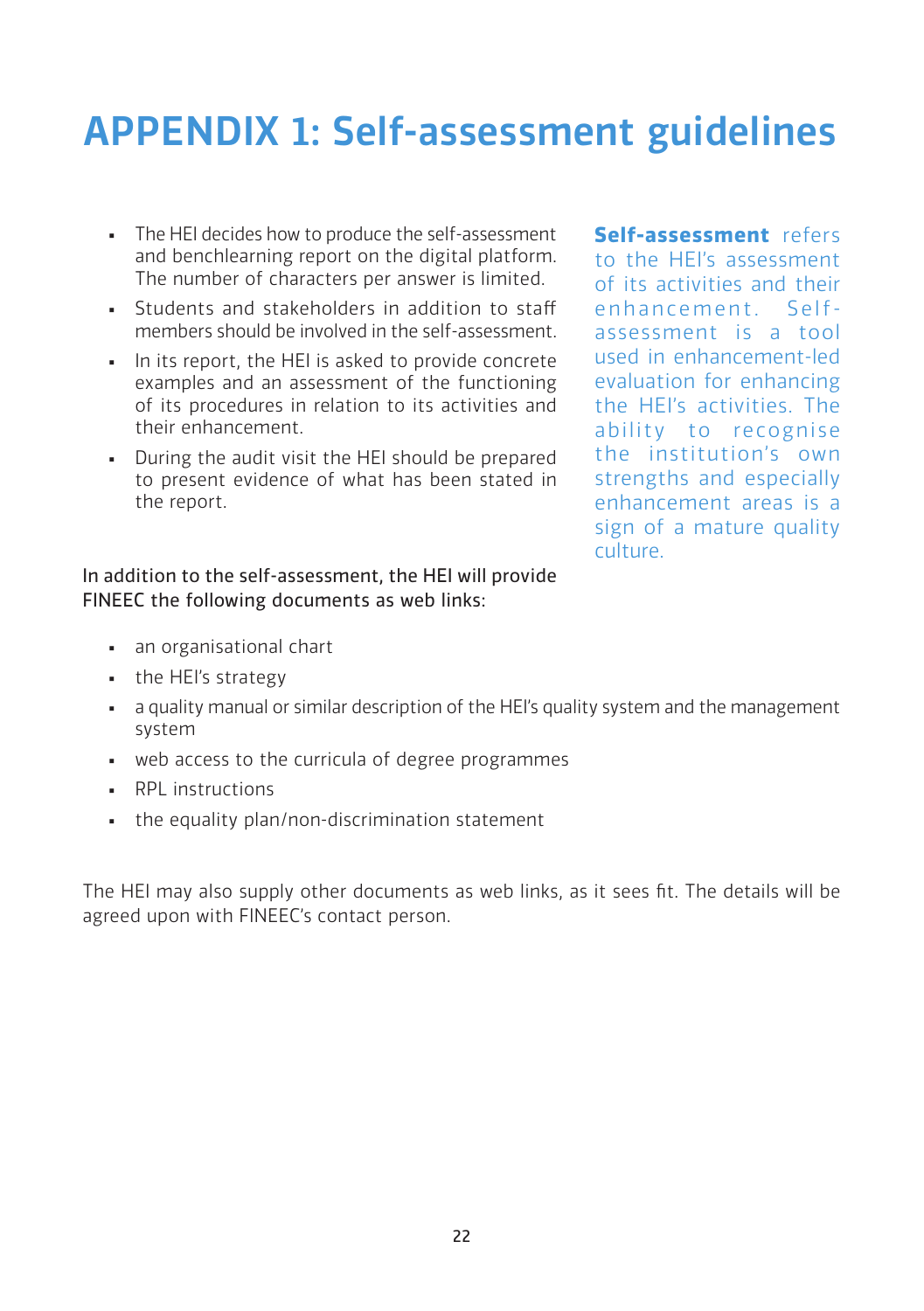## 1 HEI CREATES COMPETENCE

## 1.1 The planning of education

Please briefly describe the procedures used by your HEI to plan education. Assess the functioning of these procedures.

Use the following sub-questions in the self-assessment, as applicable:

- How does the HEI ensure that the educational provision is linked to the strategy?
- How has the HEI ensured that the degree programmes correspond with the appropriate level in the National Framework for Qualifications and Other Competence Modules?
- . How is the relevance to working life taken into account in the planning of education?
- How is internationalisation taken into account in the planning of education?
- How are the continuous learning needs taken into account in the planning of education?
- How is it ensured in the planning of education that the teaching methods, assessment methods and learning environments support the achievement of learning outcomes?
- How are research, development and innovation activities and/or artistic activities integrated in the teaching? How does the HEI ensure that the research knowledge is linked to education? How are staff members encouraged to strengthen the connection between education and research, development and innovation activities and/or artistic activities?
- How is the workload of students measured and monitored?
- How can students and external stakeholders participate in the planning of education?
- How are the plans of degree programmes and other study entities approved?

| <b>Strengths</b> | <b>Enhancement areas</b> |
|------------------|--------------------------|
|                  |                          |
|                  |                          |
|                  |                          |

<sup>2</sup> The Act on the National Framework for Qualifications and Other Competence Modules (93/2017) places qualifications, syllabi and other extensive competence modules on different levels of the National Qualifications Framework.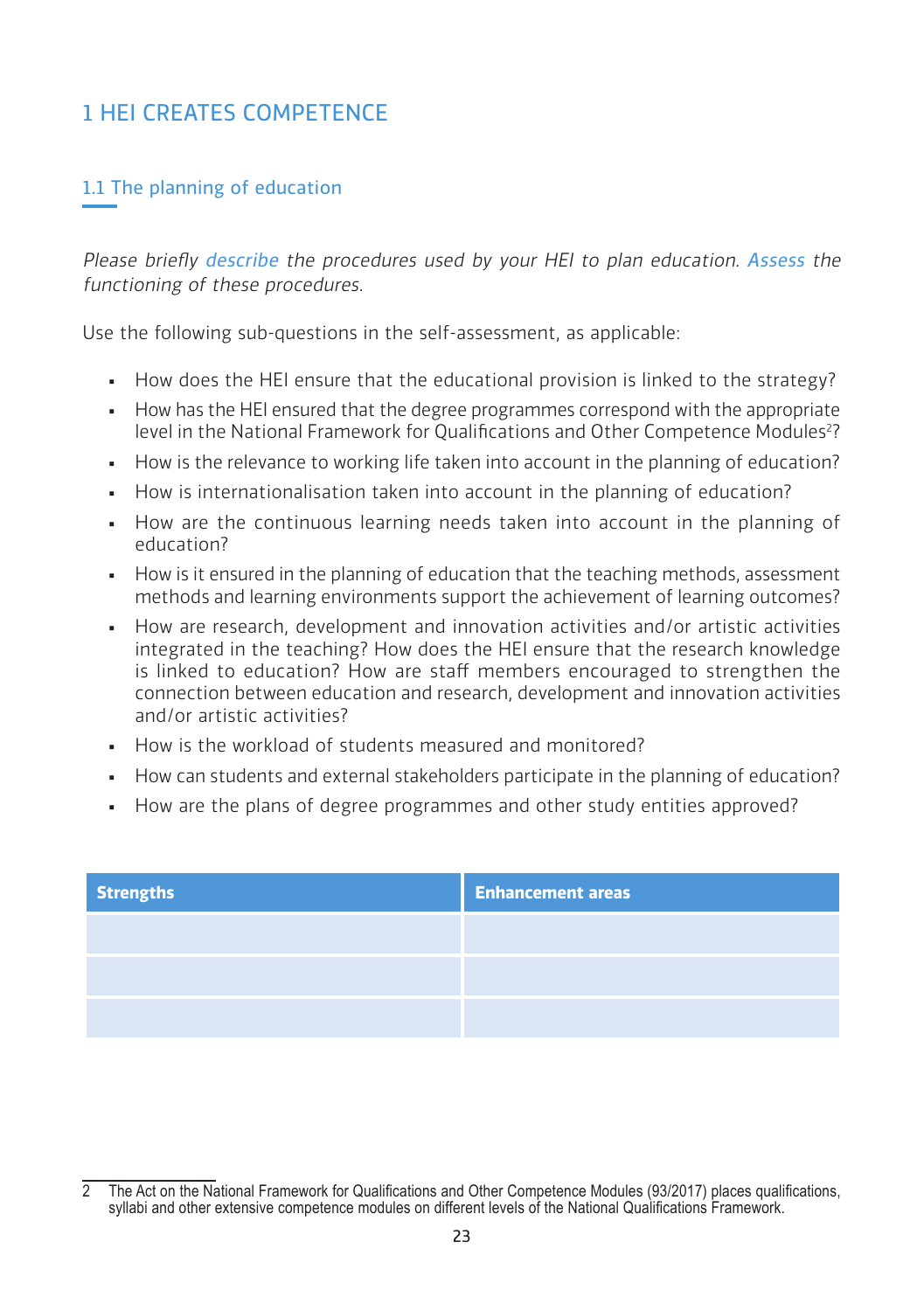## 1.2 The implementation of education

Please briefly describe the procedures used by your HEI to ensure the quality of education. Assess the functioning of these procedures.

Use the following sub-questions in the self-assessment, as applicable:

- . What procedures does the HEI use to ensure transparency in student selection?
- How is the prior learning assessed and recognised (RPL)?
- How do the selected teaching methods support target-oriented learning?
- . What concrete examples does the HEI have of encouraging students to take an active role in the learning processes? How do the students receive feedback on their learning?
- How is the connection to working life taken into account in the implementation of education?
- How are flexible study paths and mobility within/between HEIs enabled?
- How are students supported at different stages of their studies? What procedures are used to intervene in the termination of studies? How does the HEI promote the well-being of students? How is the equal treatment of students guaranteed?

| <b>Strengths</b> | <b>Enhancement areas</b> |
|------------------|--------------------------|
|                  |                          |
|                  |                          |
|                  |                          |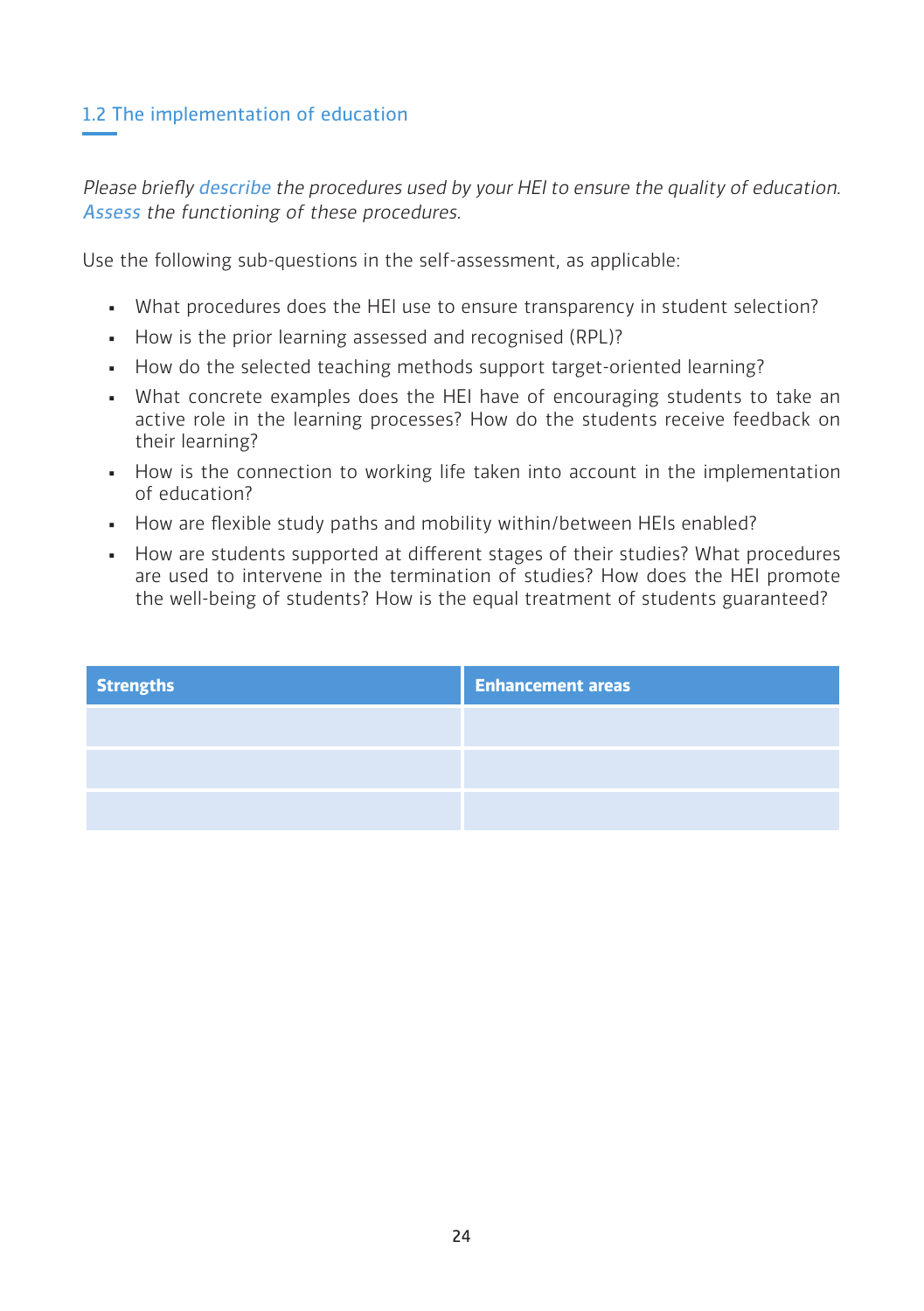#### 1.3 The evaluation and enhancement of education

Please briefly describe the procedures used by your HEI to enhance its education. Assess the functioning of these procedures.

Use the following sub-questions in your self-assessment, as applicable:

- How is student feedback collected? How does the HEI support the students as feedback-givers? How is the handling of the feedback and feedback-on-feedback organised?
- How are the degree programmes and other provision monitored and evaluated? How is it analysed that the intended learning outcomes are achieved in degree programmes and other provision? How does the HEI ensure that the requirements concerning the quality and effectiveness of education are met?
- How does the HEI take into account the changing needs of society and working life in the enhancement of education? How are opportunities for continuous learning taken into account?
- How do the support services enhance their activities?

| <b>Strengths</b> | <b>Enhancement areas</b> |
|------------------|--------------------------|
|                  |                          |
|                  |                          |
|                  |                          |

#### 1.4 Examples of successful enhancement activities

Please provide examples of key successes in the enhancement of the HEI's activities. Briefly describe the effects of the enhancement activities.

#### Benchlearning

Describe benchlearning, if it concerns this evaluation area (see chapter 5 below).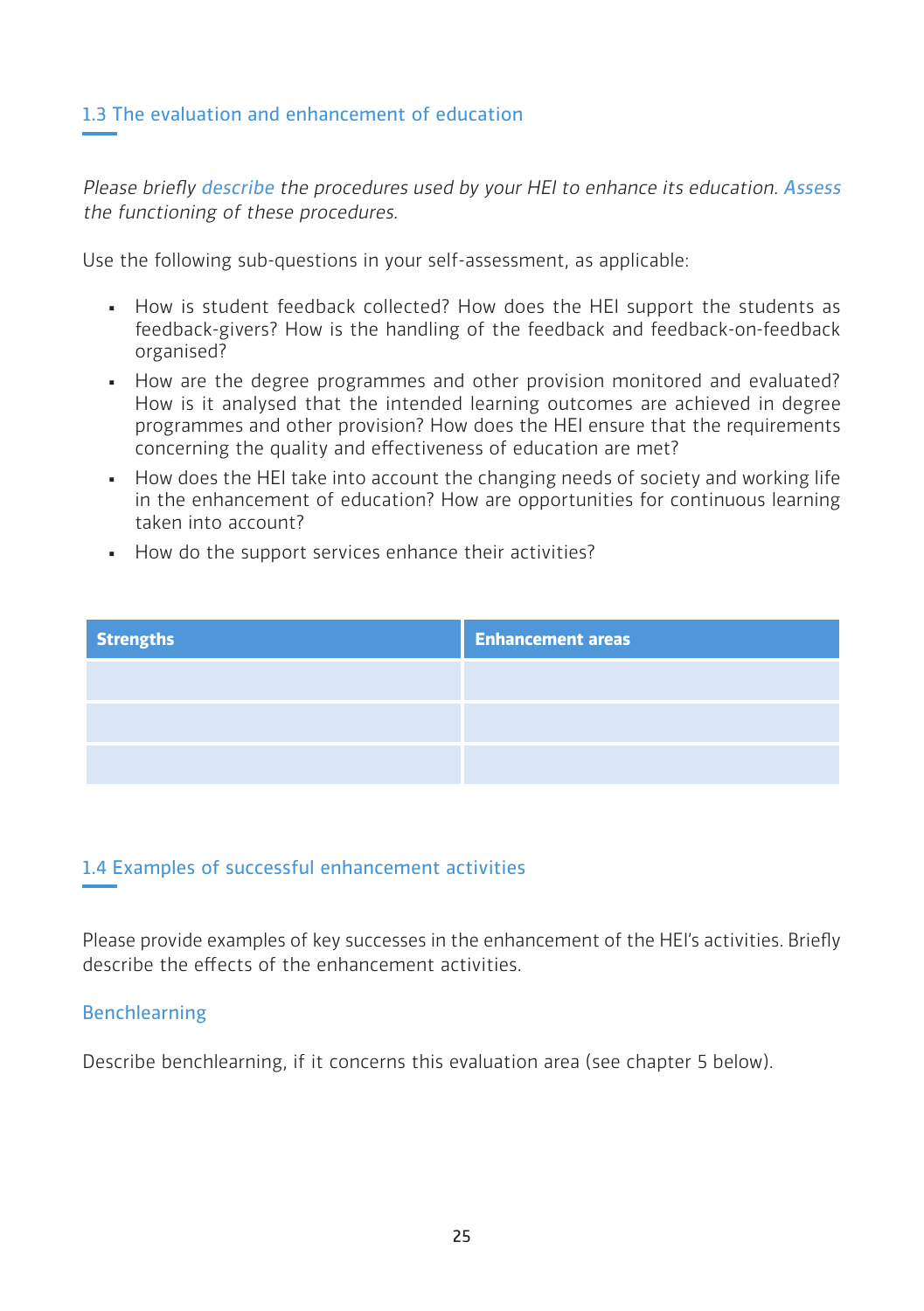## 2 HEI PROMOTES IMPACT AND RENEWAL

## 2.1 Managing societal engagement and impact

Please briefly describe the procedures used by your HEI to promote the societal impact of its core duties. Assess the functioning of these procedures.

Use the following sub-questions in your self-assessment, as applicable:

- **.** How does the HEI manage and enhance activities that promote societal engagement and impact?
- **How are changes in the operational environment analysed? How is the information** used in setting the direction for the HEI's activities?

| <b>Strengths</b> | <b>Enhancement areas</b> |
|------------------|--------------------------|
|                  |                          |
|                  |                          |
|                  |                          |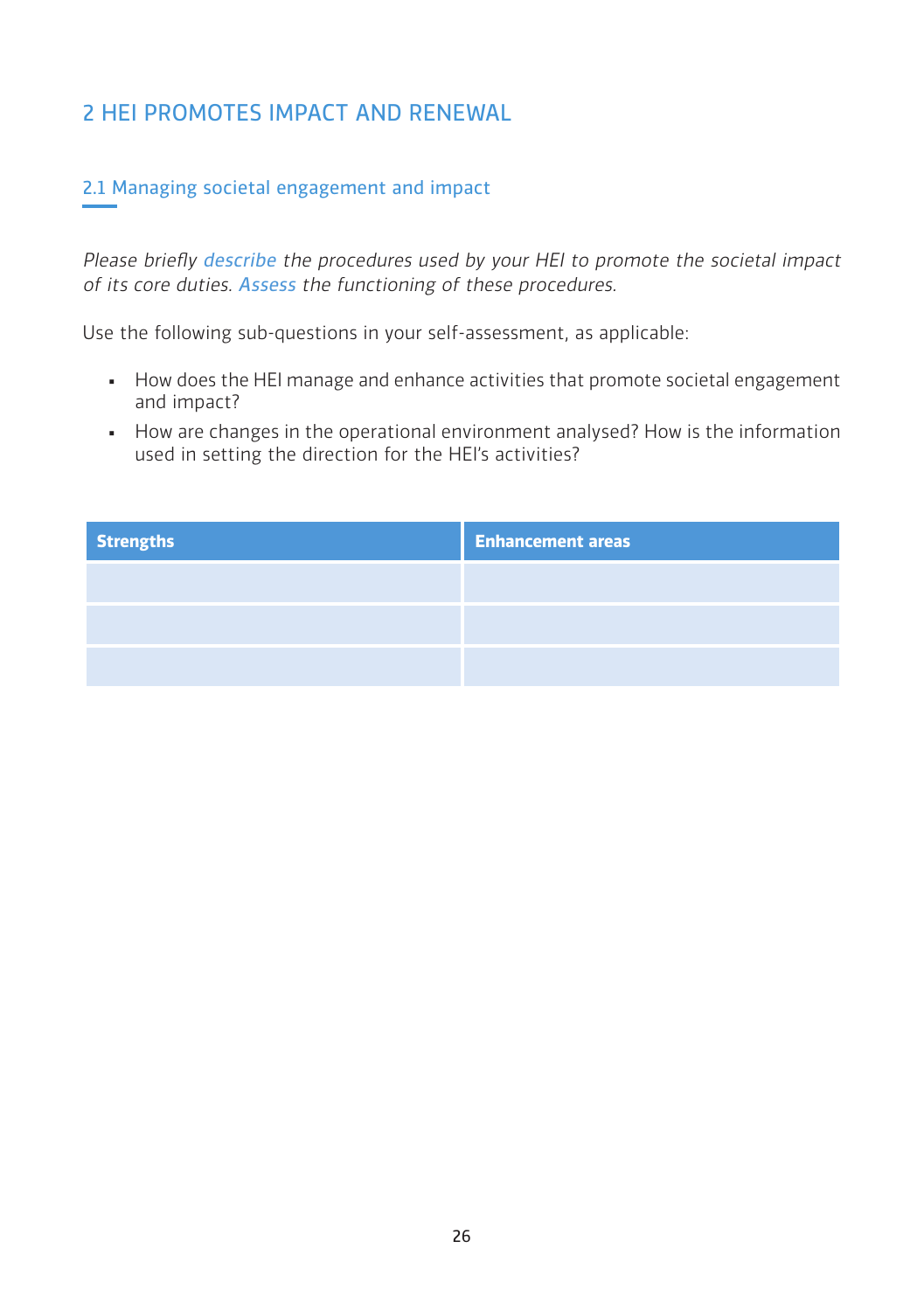## 2.2 Research, development and innovation activities as well as artistic activities with impact

Please briefly describe the procedures used by your HEI to promote the societal impact of research, development and innovation activities as well as artistic activities. Assess the functioning of these procedures.

Use the following sub-questions in your self-assessment, as applicable:

- How does the HEI advance open science?
- **.** How does the HEI ensure the responsible conduct of research?
- What procedures does the HEI have to promote the societal impact of research, development and innovation activities and/or artistic activities?
- How is the societal engagement and impact monitored and enhanced in research, development and innovation activities and/or artistic activities?
- **•** How are research findings, artistic activities and innovation results communicated to society?

| <b>Strengths</b> | <b>Enhancement areas</b> |
|------------------|--------------------------|
|                  |                          |
|                  |                          |
|                  |                          |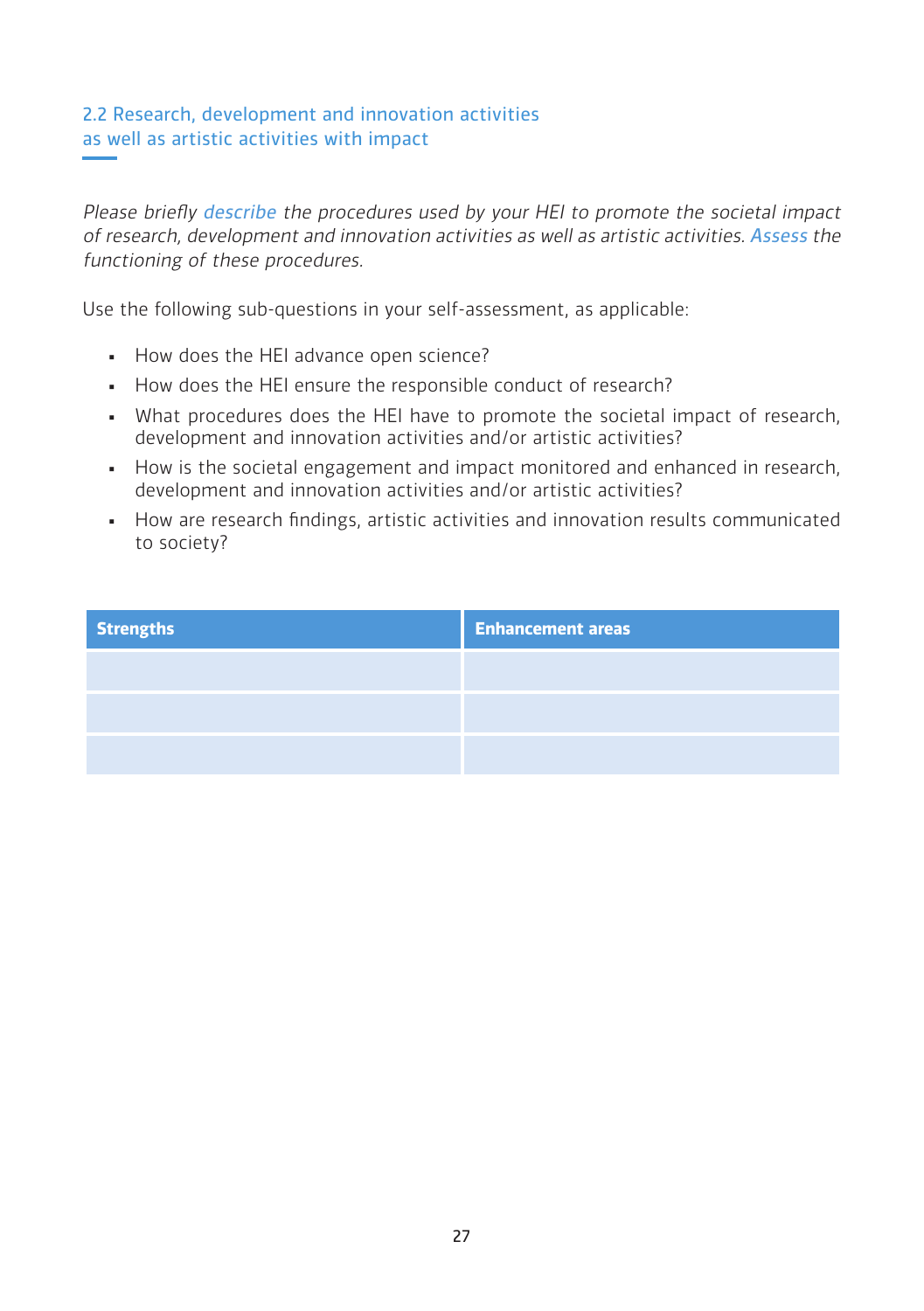## 2.3 Promoting renewal through the organisational culture

Please briefly describe the procedures used by your HEI to promote the renewal of its activities. Assess the functioning of these procedures.

Use the following sub-questions in your self-assessment, as applicable:

- How does the HEI support the establishment of an innovative organisational culture? How are new, experimental activities monitored and utilised in the HEI?
- How does the HEI promote the use of competences and collaboration opportunities within its higher education community?
- . How does the HEI cooperate with its alumni? How has the cooperation with alumni been improved?
- What forms of collaboration and co-development does the HEI have with regional, national and international actors and networks.
- How does the HEI manage and update its collaboration networks?

| <b>Strengths</b> | <b>Enhancement areas</b> |
|------------------|--------------------------|
|                  |                          |
|                  |                          |
|                  |                          |

## 2.4 Examples of successful enhancement activities

Please provide examples of key successes in the enhancement of the HEI's activities. Briefly describe the effects of the enhancement activities.

#### Benchlearning

Describe benchlearning, if it concerns this evaluation area (see chapter 5 below).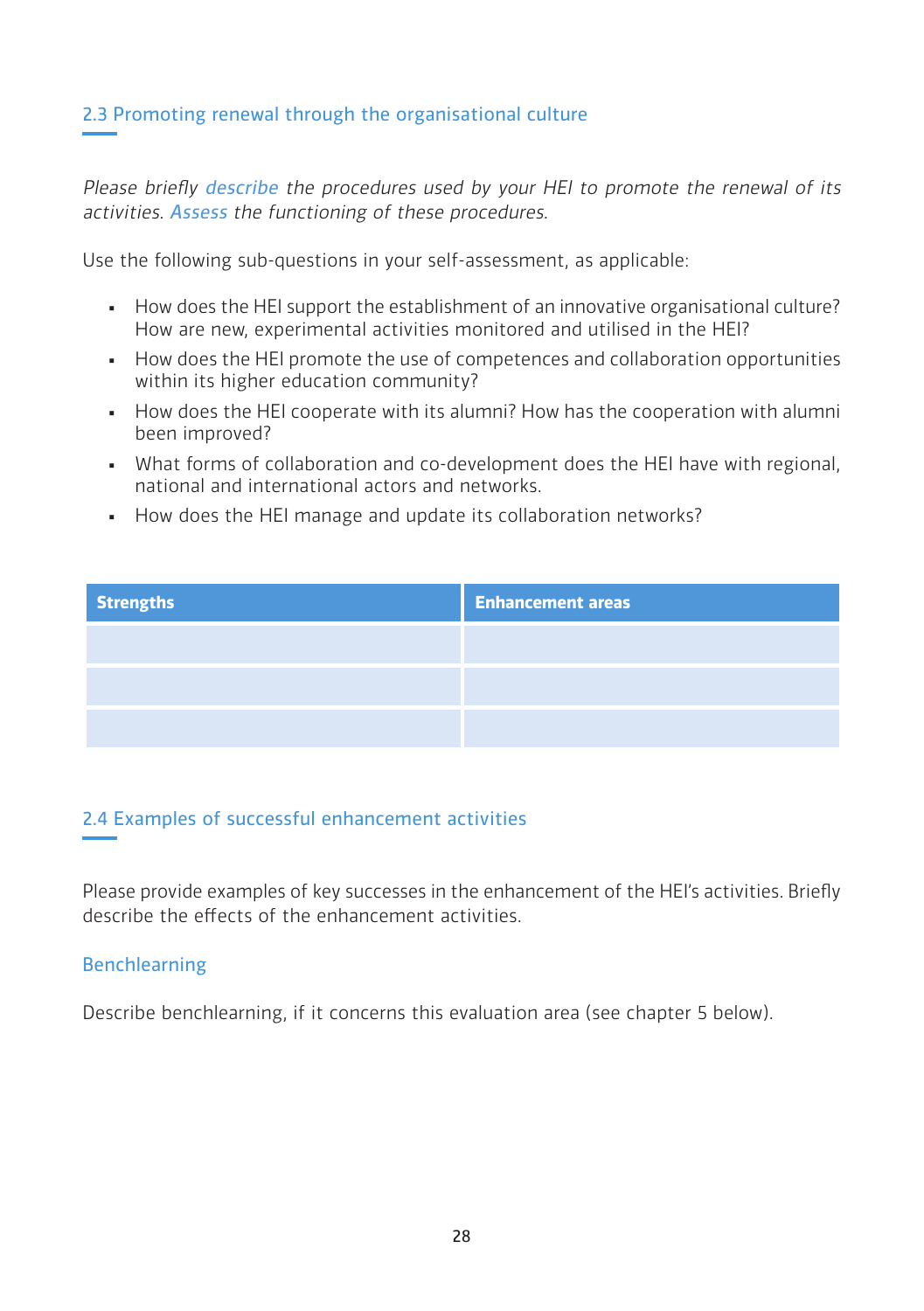## 3 HEI ENHANCES QUALITY AND WELL-BEING

▪ A chart of the quality system

## 3.1 Using the quality system in strategic management

Please briefly describe the procedures used by your HEI in using the quality system in strategic management. Assess the functioning of these procedures.

Use the following sub-questions in your self-assessment, as applicable:

- **•** How is the quality system used in the management and implementation of the strategy?
- How does the HEI ensure that staff members are aware of the connection between their own work and the HEI's strategic objectives?

| <b>Strengths</b> | <b>Enhancement areas</b> |
|------------------|--------------------------|
|                  |                          |
|                  |                          |
|                  |                          |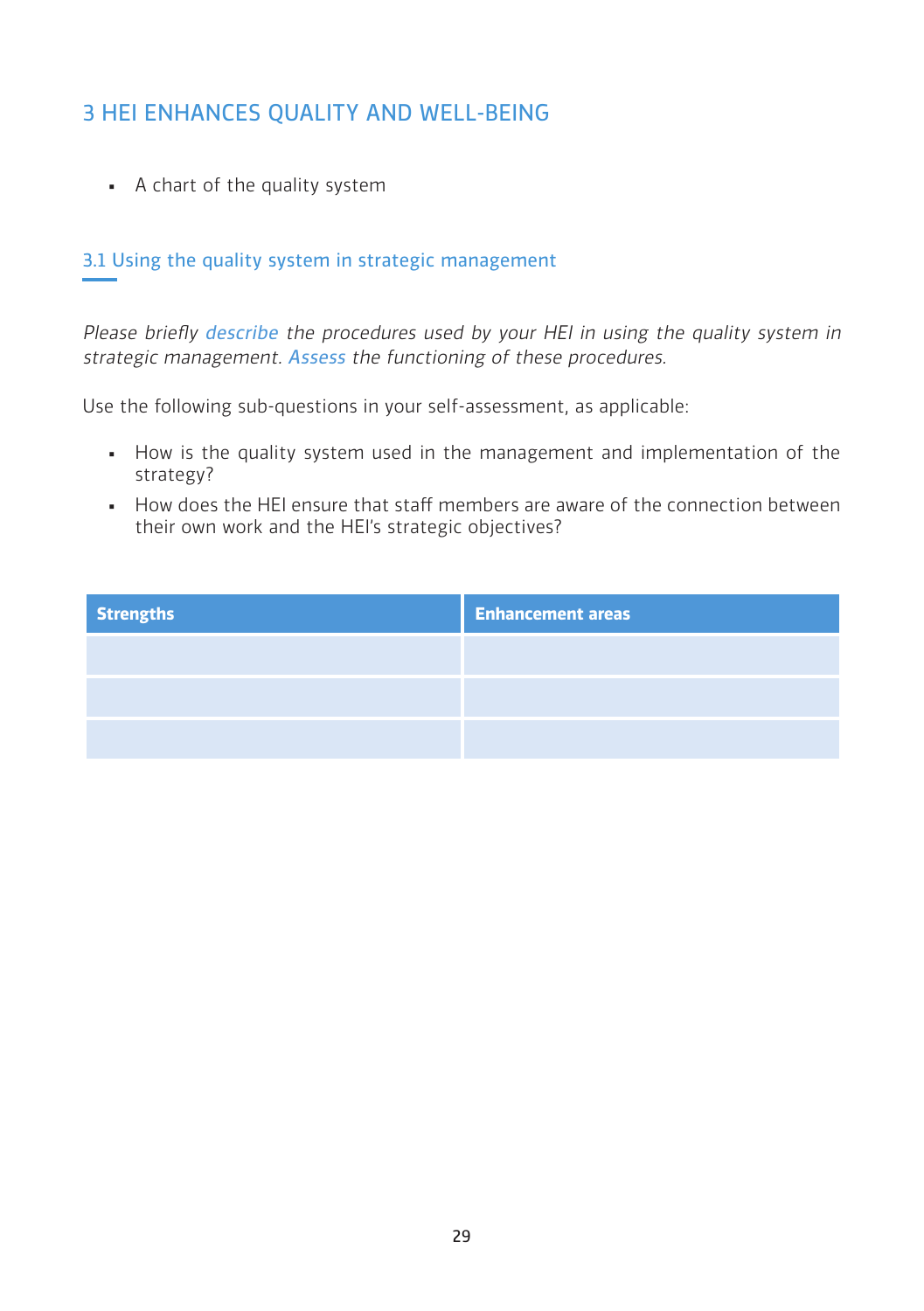## 3.2 Supporting the competence development and well-being of the staff

Please briefly describe the procedures used by your HEI to support the development of staff competence and well-being. Assess the functioning of these procedures.

Use the following sub-questions in your self-assessment, as applicable:

- How does the HEI identify development needs in staff competence (e.g., the development of pedagogical competence)?
- How does the HEI support the development of staff competence?
- How is fairness and transparency in staff recruitment and development procedures ensured?
- How does the HEI ensure the well-being of the staff?
- . What procedures are used to ensure the equal and non-discriminatory treatment of the staff?

| <b>Strengths</b> | <b>Enhancement areas</b> |
|------------------|--------------------------|
|                  |                          |
|                  |                          |
|                  |                          |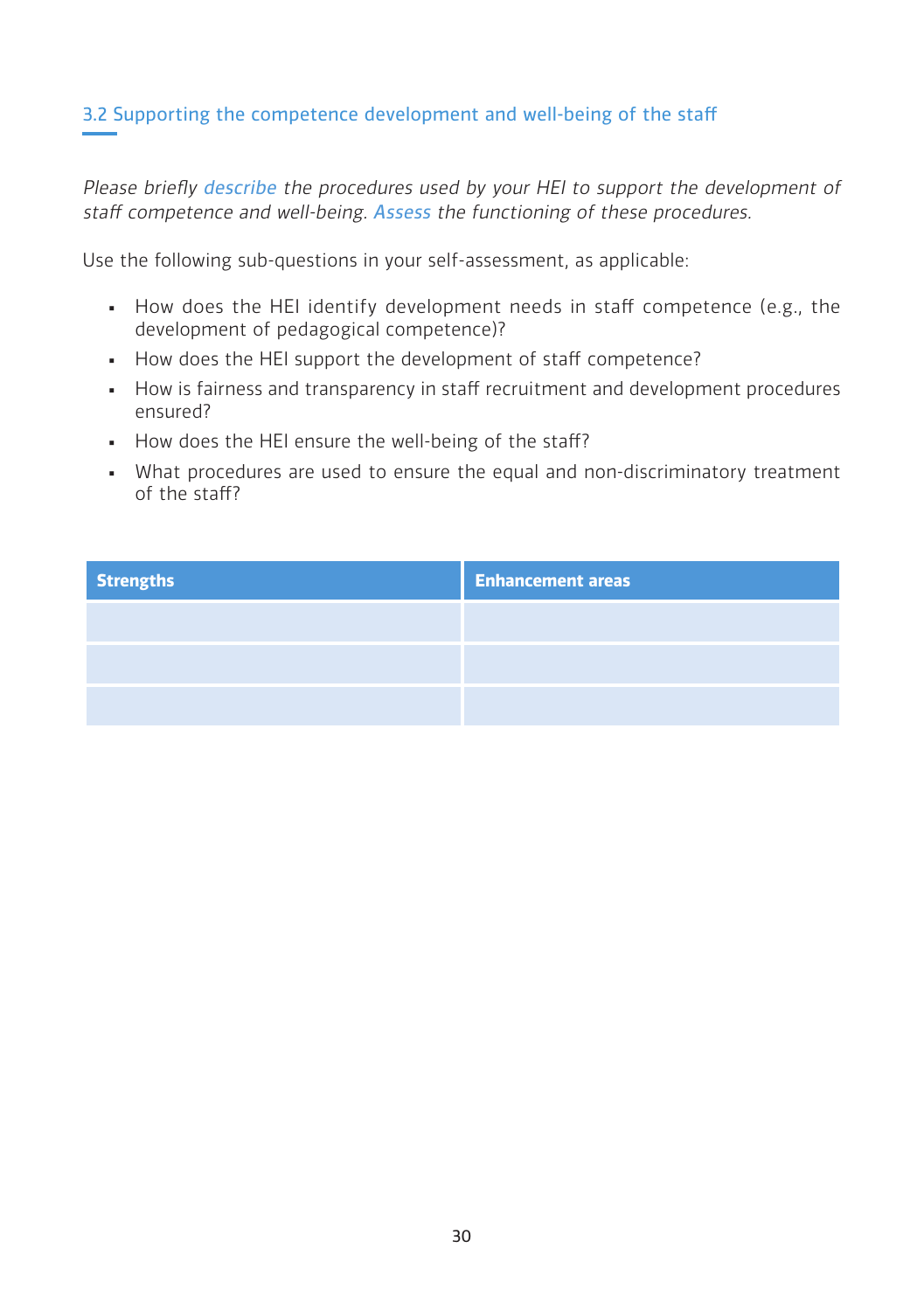## 3.3 Functionality and development of the quality system

Please assess the functioning of the quality system in relation to the HEI's own objectives and the enhancement of the core duties.

Use the following sub-questions in your self-assessment, as applicable:

- How does the quality system support the achievement of the objectives set for the core duties and the enhancement of the core duties?
- How are good practices disseminated in your organisation? Please give concrete examples of cases where a good practice has been applied broadly.
- . How does the HEI support a participatory quality culture? How do staff members, students and external stakeholders take part in the enhancement of the HEI's activities?
- How does the quality system meet the objectives set for it and how is the system developed?

| <b>Strengths</b> | <b>Enhancement areas</b> |
|------------------|--------------------------|
|                  |                          |
|                  |                          |
|                  |                          |

## 3.4 Examples of successful enhancement activities

Please provide examples of key successes in the enhancement of the HEI's activities. Briefly describe the effects of the enhancement activities.

#### Benchlearning

Please describe benchlearning, if it concerns this evaluation area (see chapter 5 below).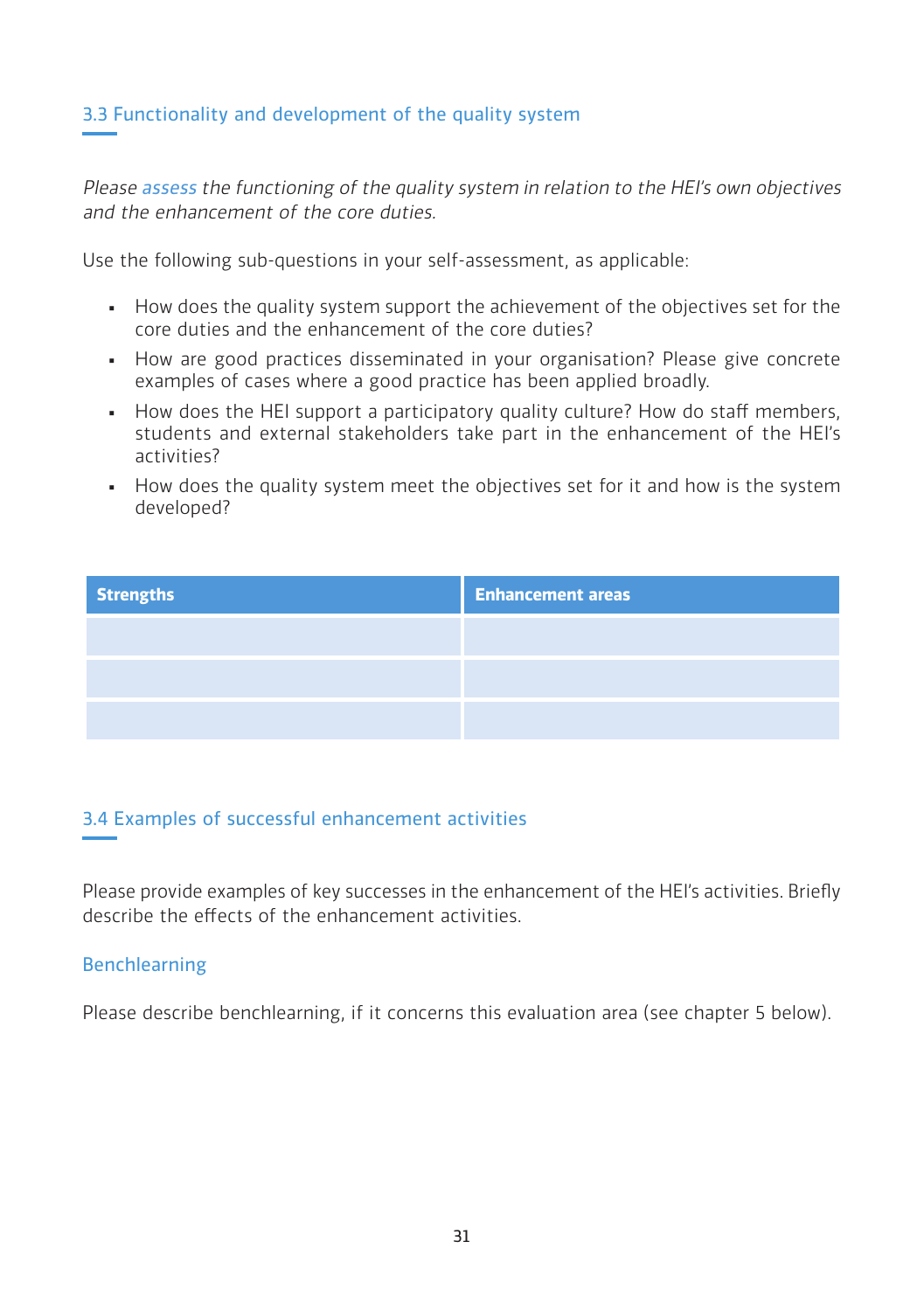## 4 HEI AS A LEARNING ORGANISATION

## 4.1 An evaluation area selected by the HEI

Please describe an activity that is central to the HEI's profile or strategy that the HEI would like to develop.

- Please describe the focus and concrete objectives of the assessment. Explain why this evaluation area was chosen and its links to the HEI's profile or strategy.
- **•** Describe the activity related to the evaluation area and the enhancement procedures related to it. Please assess the strengths and enhancement areas.
- Please describe benchlearning, if it concerns this evaluation area (see chapter 5 below).

| <b>Strengths</b> | <b>Enhancement areas</b> |
|------------------|--------------------------|
|                  |                          |
|                  |                          |
|                  |                          |

## 5 DESCRIPTION OF BENCHLEARNING

#### **Check-list for the benchlearning process**

- **•** Define common rules and aims with your benchlearning partner at the beginning
- Agree on the confidentiality of shared information
- Plan the visit programme and questions and share them with your partner prior to the visit
- **Make sure that you have a shared understanding of the concepts used**
- Name a contact person from both organisations
- Offer to host a visit in return.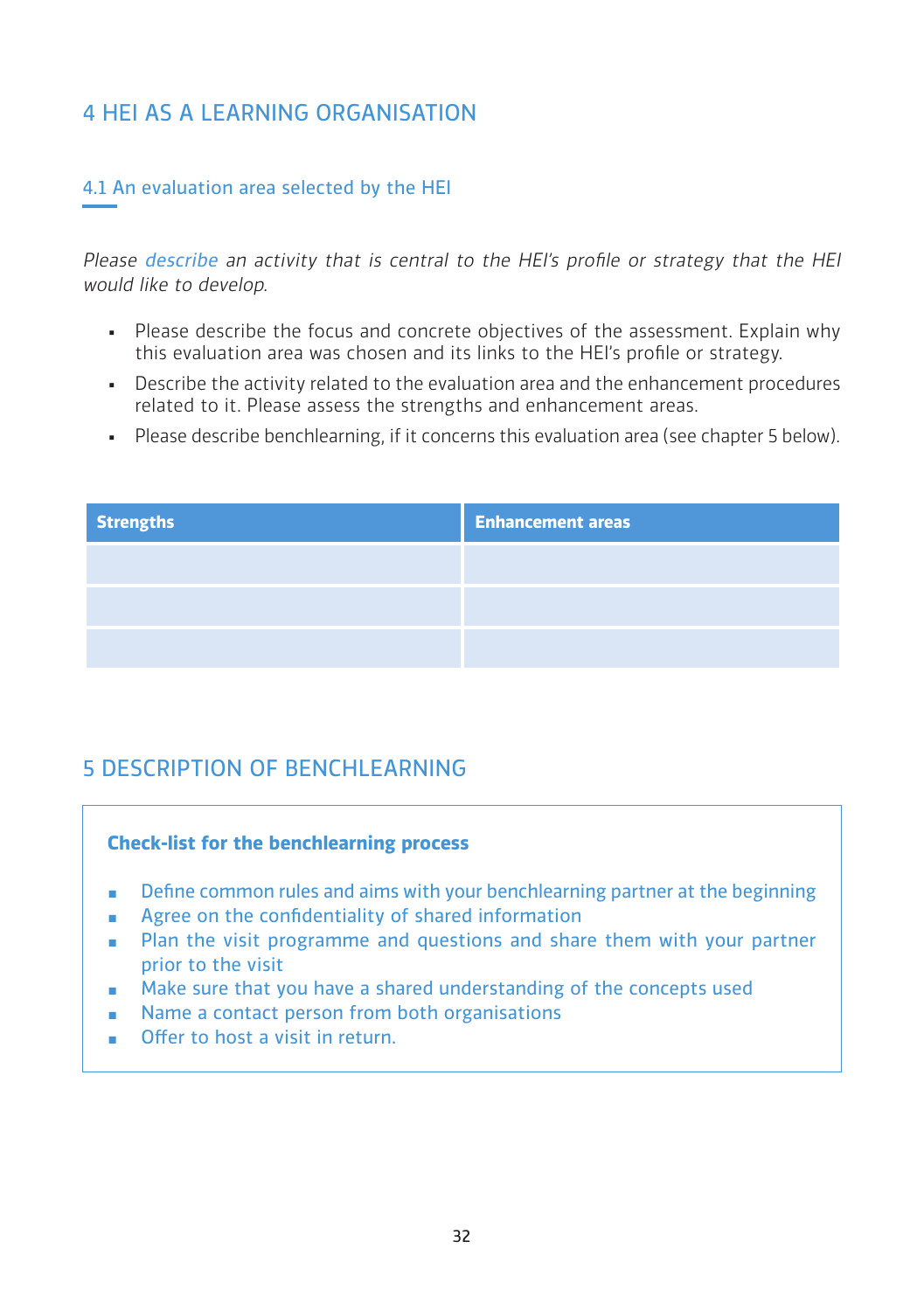Please name the evaluation area in which benchlearning is applied. Briefly describe the planning and implementation of the benchlearning process and assess the success of the process.

Use the following sub-questions in the description:

Describe the planning and implementation of the benchlearning process.

- **•** Briefly describe the benchlearning target and partner organisation. How were the target and partner selected? Describe the reasons for selecting this target and partner.
- What objectives were set for the benchlearning?
- Describe how you proceeded with the process. What was the timeline of the process and who participated in it? What tools/methods were used in the process? How was the visit organised?

Assess the implementation of the process.

- How successful was the process? Were the objectives that were set achieved?
- What kind of observations were made? Compare good practices at your own HEI with good practices of the partner organisation. What similarities and differences did you find? Please summarise your findings in the table below.
- How are you planning to apply new ideas in your HEI? Please give concrete examples and summarise your findings in the table below.